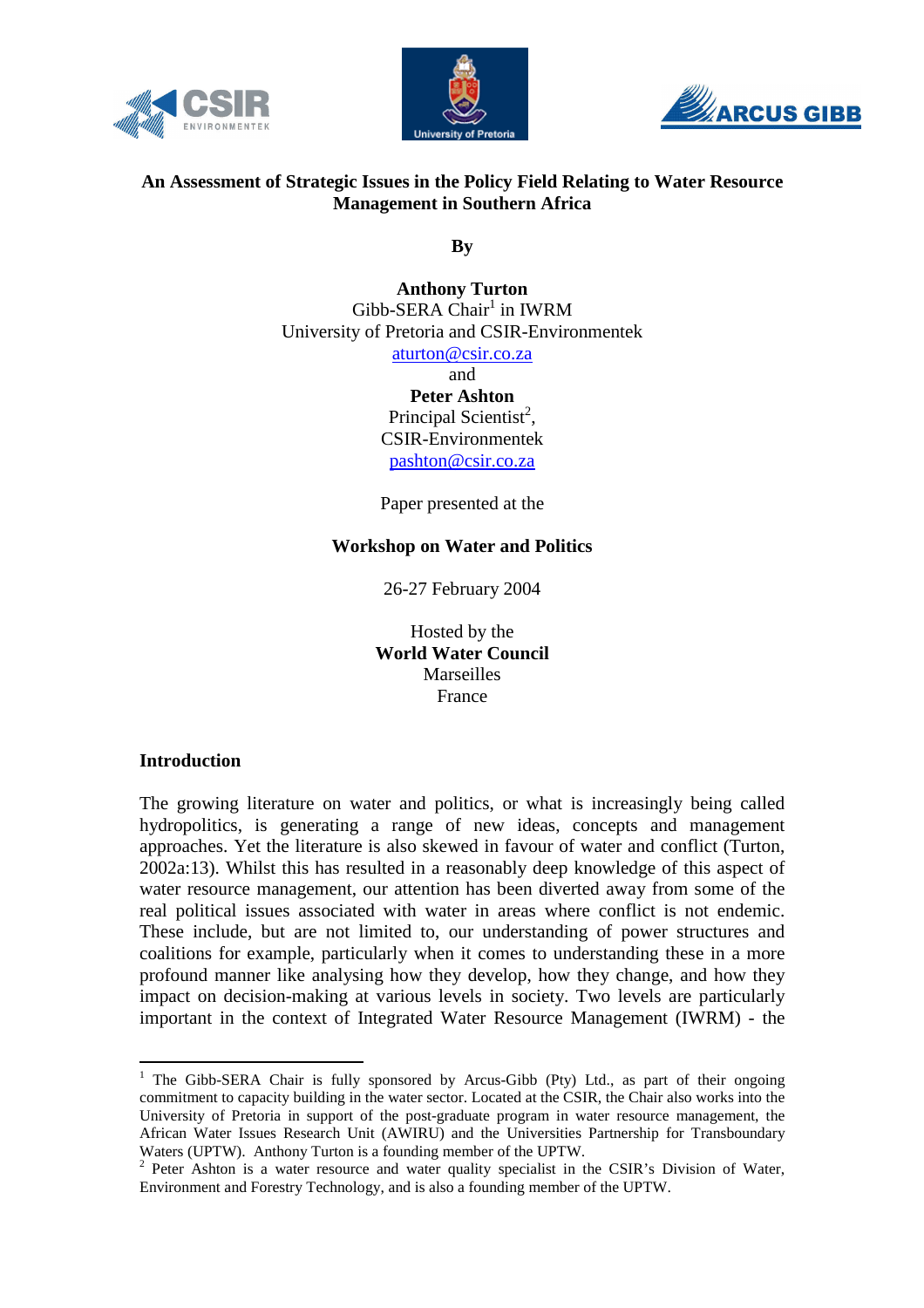national and sub-national scale of management on the one hand versus the international or supra-national level of scale on the other. This paucity of knowledge impacts in turn on the depth of our understanding of the dynamics of water resource management institutions. This paper seeks to present some work that is being done in this regard from a region that has water-scarcity limitations to its future economic growth and development potential. While it is widely accepted that the first region in the world to have reached this constraint is the Middle East and North Africa (MENA) (Allan, 2000:9), it is becoming increasingly apparent that the Southern African region is likely to become the second. This has given rise to deep introspection in the Southern African Development Community (SADC) region because every effort is being made to become reflexive and to generate a management approach that is proactive in nature. This paper will focus on the emergence of a new set of concepts that explain power structures and coalitions as they pertain to the management of international rivers in the SADC region. It will then distil out some strategic issues that arise from this set of concepts in order to make a range of recommendations for consideration by the World Water Council.

### **The Southern African Hydropolitical Complex as a Concept**

A security complex is a set of units (usually states), whose major processes of securitization, desecuritization, or both, are so interlinked that their most important security problems cannot reasonably be analyzed or resolved separately (Buzan *et al.,* 1998:201; Buzan & Wæver, forthcoming). In this regard, securitization is constituted by the inter-subjective establishment of an existential threat within any sector (military, political, economic, societal and environmental) with a saliency sufficient to have substantial political effects (Buzan *et al.,* 1998:25); whereas desecuritization refers to the shifting of specific, strategically important issues out of the emergency mode and into the formal bargaining processes of the political sphere (Buzan *et al.,* 1998:4). Security complexes thus emphasize the interdependence of both rivalry and shared interests (Buzan, 1991:190), or stated differently, reflect the shifting patterns of amity and enmity over time (Buzan, 1991:198). Security complexes are analytical<sup>3</sup> entities consisting of units displaying distinct patterns of both amity and enmity, characterized by predominantly inward looking national security relationships, surrounded by a zone of relative indifference.

Buzan (1991:194 & 210) has noted the existence of a regional Security Complex in Southern Africa comprising eleven of the twelve mainland SADC states of the Republic of South Africa, Namibia, Botswana, Zimbabwe, Zambia, Lesotho, Swaziland, Mozambique, Angola, Malawi and Tanzania. Given the fact that national security is a relational issue, usually mitigated by geographic proximity, the role of international river basins as an element of a regional security complex becomes an interesting, and as yet, largely unexplored analytical variable. In the case of contemporary SADC for example, there are no less than 16 rivers that cross the political borders of two or more states in the region. As such sovereign control over

 $\overline{a}$ 

 $3$  It is important to note that this is not an actor defined condition but rather an analyst defined condition. It is known for example that some actors prefer not to define themselves in this way for reasons of strategic negotiation positions being developed. Being a non-actor defined condition assists the analyst by developing an understanding of the clustering of issues, the dynamics of coalition formation and the generation of a likely future trajectory. This is in keeping with the methodology as developed by Buzan *et al* (1998:14).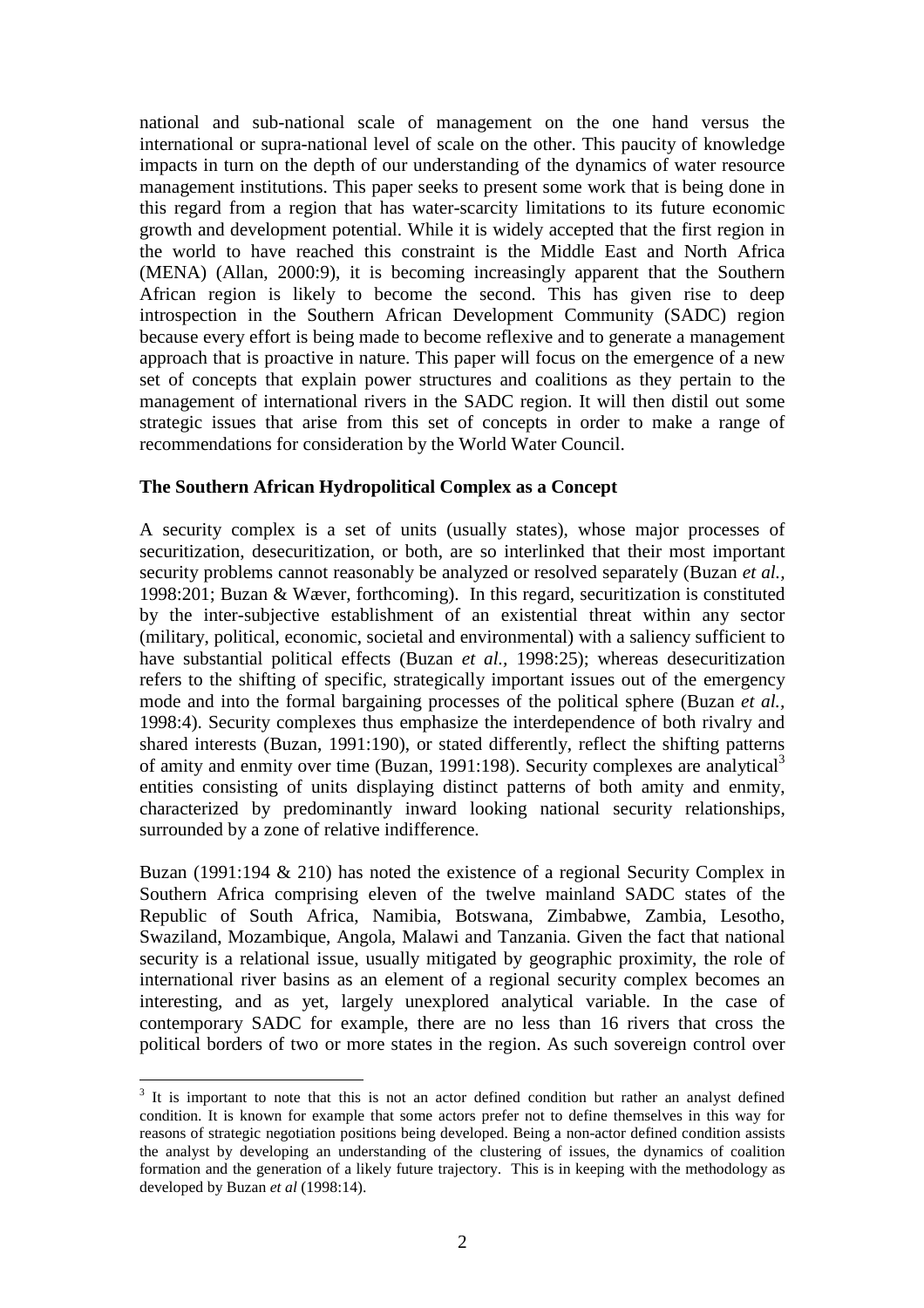these rivers is shared when seen from the perspective of any given basin that is being managed as a hydrological entity. These international river basins are presented in Table 1.

| Table 1. International River Basins found in the SADC Region. |                                                                  |  |  |  |  |  |  |  |
|---------------------------------------------------------------|------------------------------------------------------------------|--|--|--|--|--|--|--|
| <b>River Basin</b>                                            | <b>Riparian States</b>                                           |  |  |  |  |  |  |  |
| Buzi                                                          | Mozambique, Zimbabwe.                                            |  |  |  |  |  |  |  |
| Cunene                                                        | Angola, Namibia                                                  |  |  |  |  |  |  |  |
| Cuvelai                                                       | Angola, Namibia                                                  |  |  |  |  |  |  |  |
| Incomati                                                      | Mozambique, South Africa, Swaziland                              |  |  |  |  |  |  |  |
| Limpopo                                                       | Botswana, Mozambique, South Africa, Zimbabwe                     |  |  |  |  |  |  |  |
| Maputo                                                        | Mozambique, South Africa, Swaziland                              |  |  |  |  |  |  |  |
| Nata                                                          | Botswana, Zimbabwe (a component of the Makgadikgadi System)      |  |  |  |  |  |  |  |
| Nile                                                          | Burundi, Democratic Republic of Congo (formerly Zaire), Egypt,   |  |  |  |  |  |  |  |
|                                                               | Eritrea, Ethiopia, Kenya, Rwanda, Sudan, Tanzania, Uganda        |  |  |  |  |  |  |  |
| Okavango                                                      | Angola, Botswana, Namibia                                        |  |  |  |  |  |  |  |
| Orange                                                        | Botswana, Lesotho, Namibia, South Africa                         |  |  |  |  |  |  |  |
| Pungué                                                        | Mozambique, Zimbabwe                                             |  |  |  |  |  |  |  |
| Rovuma                                                        | Malawi, Mozambique, Tanzania                                     |  |  |  |  |  |  |  |
| Save                                                          | Mozambique, Zimbabwe                                             |  |  |  |  |  |  |  |
| Umbeluzi                                                      | Mozambique, Swaziland                                            |  |  |  |  |  |  |  |
| Zaire                                                         | Angola, Burundi, Cameroon, Central African Republic, Congo,      |  |  |  |  |  |  |  |
| (Congo)                                                       | Democratic Republic of Congo (formerly Zaire), Rwanda, Tanzania, |  |  |  |  |  |  |  |
|                                                               | Zambia                                                           |  |  |  |  |  |  |  |
| Zambezi                                                       | Angola, Botswana, Malawi, Mozambique, Namibia,<br>Tanzania,      |  |  |  |  |  |  |  |
|                                                               | Zambia, Zimbabwe                                                 |  |  |  |  |  |  |  |

Threats to economic security can be seen as a national security issue, because relative economic growth is a major determinant of the power of states within a given system (Buzan, 1991:242). This is particularly pertinent to international river basins that are reaching the point of closure. In this regard, a closed river basin is one with no utilizable outflow of water (Seckler, 1996). A river basin is said to be facing closure when most of the readily available water has been allocated to some productive activity and there is little water left for allocation (Svendsen *et al.,* 2001:184). When this condition is reached, competition for water becomes high, with a resultant increase in conflict potential. This can become an issue of high politics when this water scarcity results in a limitation of the economic growth potential of the state, or stated more accurately, when perceptions that this is possible take root in the ranks of the political elites of a given riparian state. Under such conditions perceptions become reality because they inform the decision-making process (Turton, 2003c:90).

Seen in this light, international river basins form an important element of the Southern African Regional Security Complex - a fact that seems to have gone largely unnoticed by scholars - leaving a significant gap in the International Relations literature of the region. Given that this is largely about the dynamics of power structures and coalitions, this is of major significance to the World Water Council.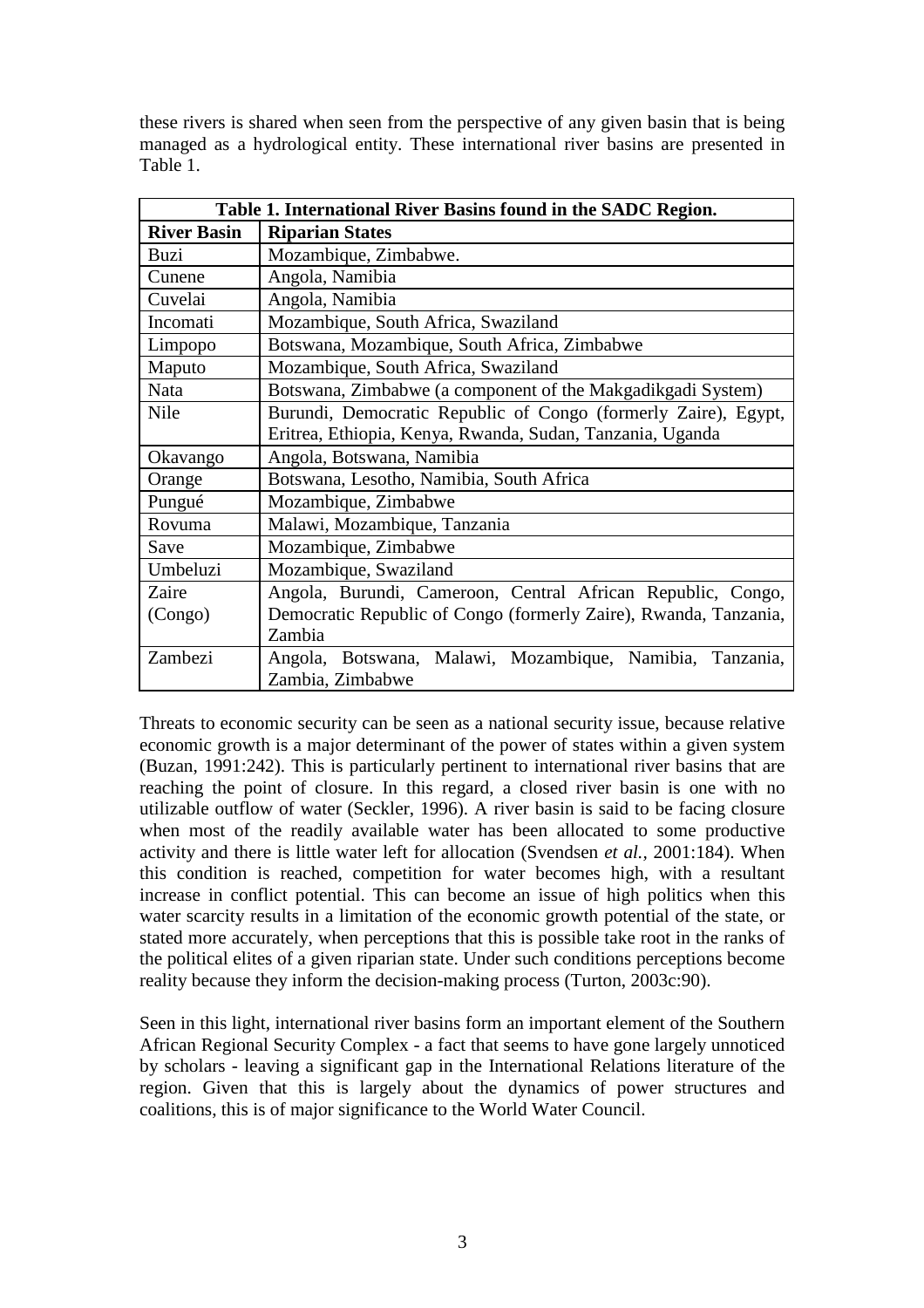# **A Hydropolitical Security Complex as a Concept**

Using the Security Complex Theory articulated by Buzan (1991) and Buzan *et al* (1998), Schulz (1995) has developed the concept of a Hydropolitical Security Complex in the context of the Tigris and Euphrates River Basins. Schultz (1995:97) defines a Hydropolitical Security Complex as "including those states that are geographically part 'owners' and technically 'users' of the [shared] rivers and further, as a consequence, consider the rivers as a major national security issue. In this way Turkey, Syria and Iraq compose a security complex or, rather, form *the Euphrates and Tigris hydropolitical security complex*" (emphasis in original text).

Emerging from this analysis, Schulz isolated what he calls horizontal and vertical relations within the Euphrates and Tigris Hydropolitical Security Complex, and between that complex and other complexes. Vertical linkages include relationships with higher structural levels, such as superpower rivalry, whereas horizontal linkages relate to the same structural levels between complexes, such as the Palestinian-Israeli linkage (Schulz, 1995:97).

The significance of Schulz' work is that it indicates what can happen in the field of hydropolitics if water resource management becomes linked to national security concerns, or other issues of a high politics nature. This has happened in many parts of the Middle East North Africa (MENA) region, where economically damaging water deficits first arose (Allan, 2000:37). One of the indicators of the securitization of water resource management is the classification of hydrological data as secret, and its consequent removal from the public domain, as has occurred in the MENA region (see Lesch, 1992:148; Warner, 1996). It is therefore instructive to understand the dynamics of this process, and in particular, ways of avoiding the securitization of water resource management. In support of this, it is interesting to note that Allan (2000:245) has found the concept of Security Complexes to be a useful way of describing the hydropolitical dynamics of the MENA region.

# **The Southern African Hydropolitical Complex**

Using the work of Buzan (1991; 1994), Buzan *et al.,* (1998), Buzan & Wæver (forthcoming) and Schulz (1995), Turton has been developing a model that factors in the hydropolitical dimension of international relations within the SADC region (Turton, 2001; 2003a; 2003b; 2003c; 2003d; 2003e). The rationale for this model is based on the fact that a large number of international rivers (refer to Table 1) establish a permanent linkage between different states within the Southern African Security Complex as originally defined by Buzan (1991:210).

The importance of water to any given national economy is self-evident. No state has ever grown economically without developing its national water resources. It can be said that the reliable availability of water is a fundamental determinant of the economic growth potential of the state. This makes reliable access to sustainable water supply a strategic issue, particularly for developing countries that are situated in arid and semi-arid regions of the world. The full significance of water in the context of Southern Africa is illustrated by the fact that the first protocol that was signed within the SADC region was the Protocol on Shared Watercourse Systems (Ramoeli, 2002:105). Heyns (2002:158) notes that one of the major development challenges in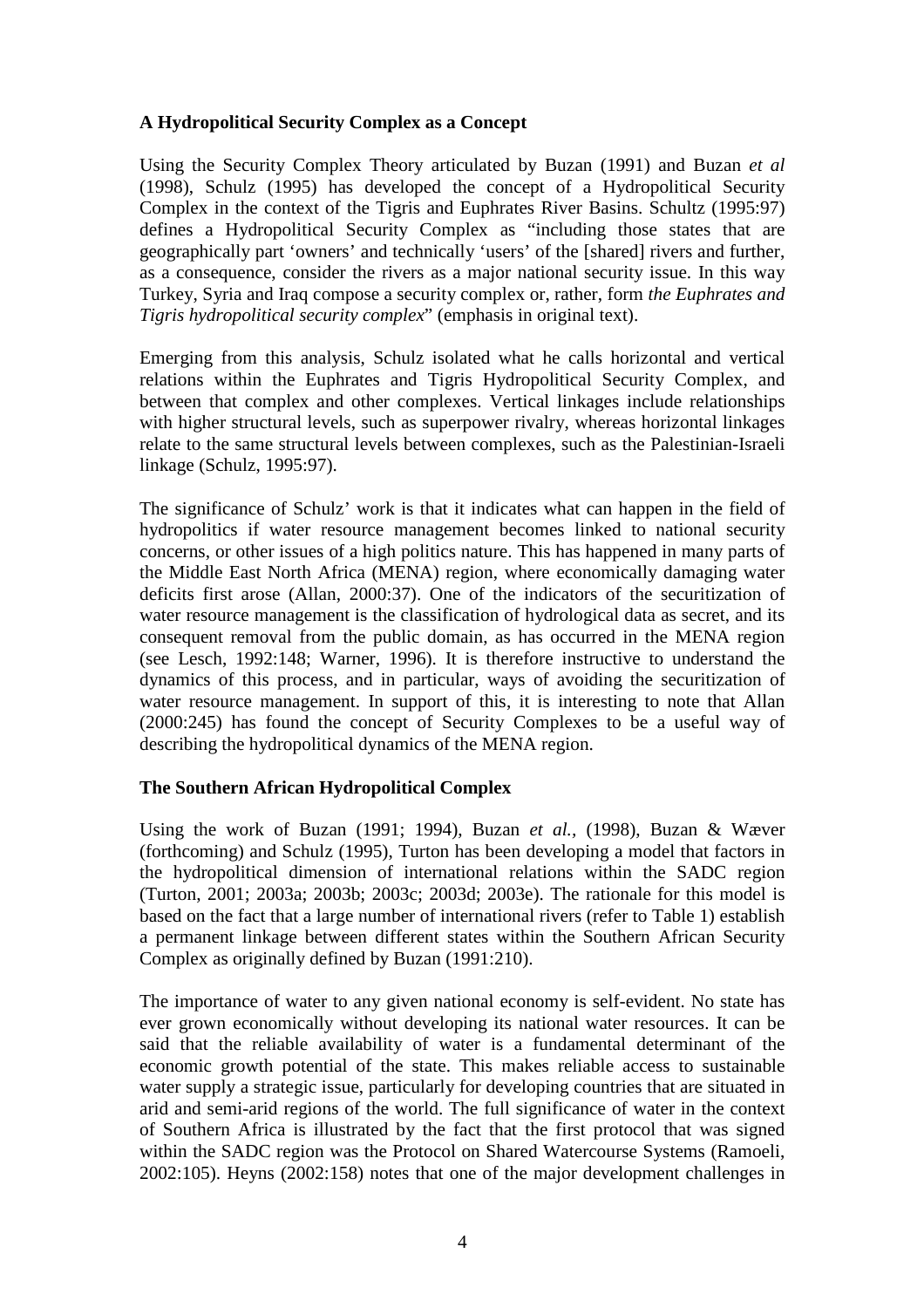the near future within the context of SADC will be the implementation of large, regional water transfer schemes in order to meet the economic limitations imposed by endemic water scarcity.



**Map 1. The distribution of perennial rivers in Africa (Redrawn from Ashton, 2002). The circles indicate areas of existing disputes that have water as an element and also coincide with the transition from perennial to ephemeral river systems (Ashton, 2002; Turton** *et al.,* **2003:10).** 

The SADC region is characterized by significant differences in the distribution of water resources, with large areas of land receiving less than 500 mm of precipitation per annum. In fact, around 60% of the total mean annual runoff (MAR) of South Africa arises from 20% of the land surface area. Coupled with this is an extremely high evaporative demand, which means in effect that what water does fall as rain, is almost immediately lost to evaporation. In South Africa for example, the annual average rainfall is 487 mm, with one of the lowest conversions of rainfall to runoff in the world. In fact, the total average runoff (that portion of rainfall that is not lost to evaporation and which eventually finds its way into rivers) is only some 10% of total annual rainfall (Rabie & Day, 1992:647). Of the resultant runoff that becomes streamflow, a mere 60% (Rabie & Day, 1992:647) to 62% (O'Keefe *et al.,* 1992:278) can be economically exploited, because of the extreme variability of these rainfall events. This natural climatic variability has acted as a stimulus for the construction of dams in attempts to retain as much streamflow as possible. Significantly, the World Commission on Dams report listing the top ten countries by virtue of the number of dams constructed for particular purposes (irrigation, water supply, flood control and hydropower), contains both South Africa and Zimbabwe (WCD, 2000:373). In fact South Africa and Zimbabwe have between them 752 large dams while the SADC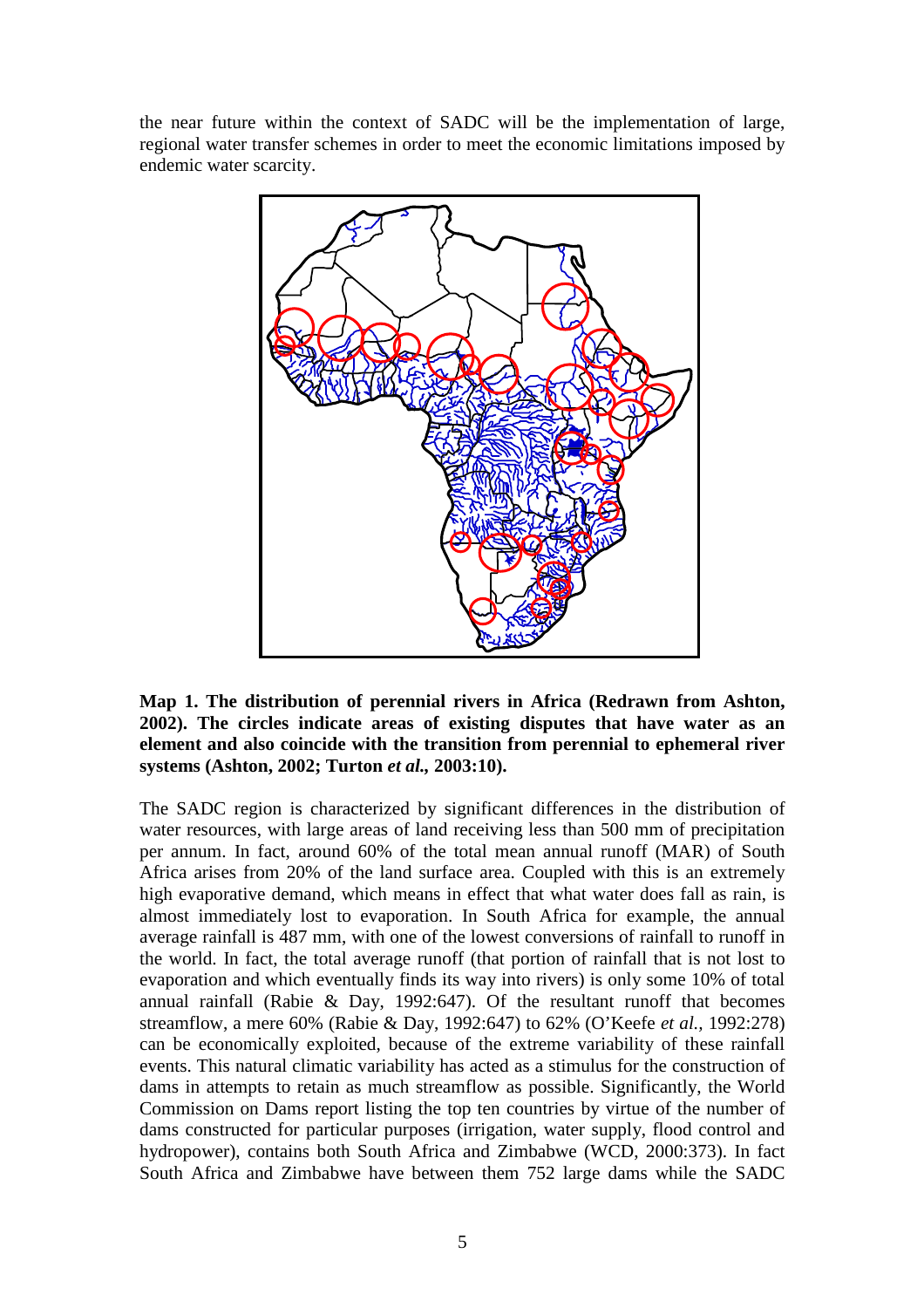region's other nine mainland countries have only 55 among them. The SADC region's wetter countries (Angola, Malawi, Mozambique, Tanzania and Zambia) have amongst the lowest density of dams in the world for non-karstic regions with annual precipitation in the range of 600-2000 millimetres (Turton, 2003d:76).

The erratic nature of streamflow, particularly in Namibia, Botswana, Zimbabwe and South Africa, has also resulted in a number of ephemeral rivers in the region. A distinguishing feature of the SADC region is that Botswana and Namibia have no permanent rivers flowing on their sovereign soil, other than a short reach of the Okavango, which is difficult to exploit for a variety of reasons. This series of facts is generally left unexplored in the International Relations literature of the region, so the political implications of this are largely unknown at present. This has prompted the authors to develop a series of research projects in Southern Africa, in an effort to determine the role of international river basins as potential drivers of political dynamics within SADC in future, particularly in light of the unpredictability of global climate change as an interceding variable. This has led to the development of a typology of riparian states and international river basins, which appears at first glance to be useful.

As noted earlier, a distinguishing feature of the SADC region is the large number of international river basins. The relevance of this becomes clearer when one realizes that four of the economically most developed states in the region - South Africa, Botswana, Namibia and Zimbabwe - are all water scarce. In fact these four states are approaching the limits of their readily available water resources and water scarcity poses limitations to economic growth potential in the near future. Significantly, these four states are also linked by virtue of their co-riparian status with each other, in the Orange and Limpopo River Basins.

The emerging typology is based on a distinction between two distinct types of riparian state (pivotal state and impacted state), and two distinct types of international river basin (pivotal basin and impacted basin). In this regard, the following definitions have been developed (Turton, 2003d):

- Pivotal States are those riparian states with a high level of economic development that also have a high reliance on shared river basins for strategic sources of water supply. In the context of Southern Africa, there are four states in this category - the Republic of South Africa, Botswana, Namibia and Zimbabwe.
- Impacted States are those riparian states that have a critical need for access to water from international river basins that are shared with a Pivotal State for their own economic and social development, but by virtue of the unequal power relations within the basin concerned, are unable to negotiate what they consider to be an equitable allocation of water. In the context of Southern Africa, there are seven states in this category - Angola, Mozambique, Swaziland, Lesotho, Zambia, Malawi and Tanzania.
- Pivotal Basins are those international river basins facing closure that are also strategically important to any one (or all) of the Pivotal States by virtue of the range and magnitude of economic activity that they support. In the context of Southern Africa, there are two basins in this category - Orange and Limpopo.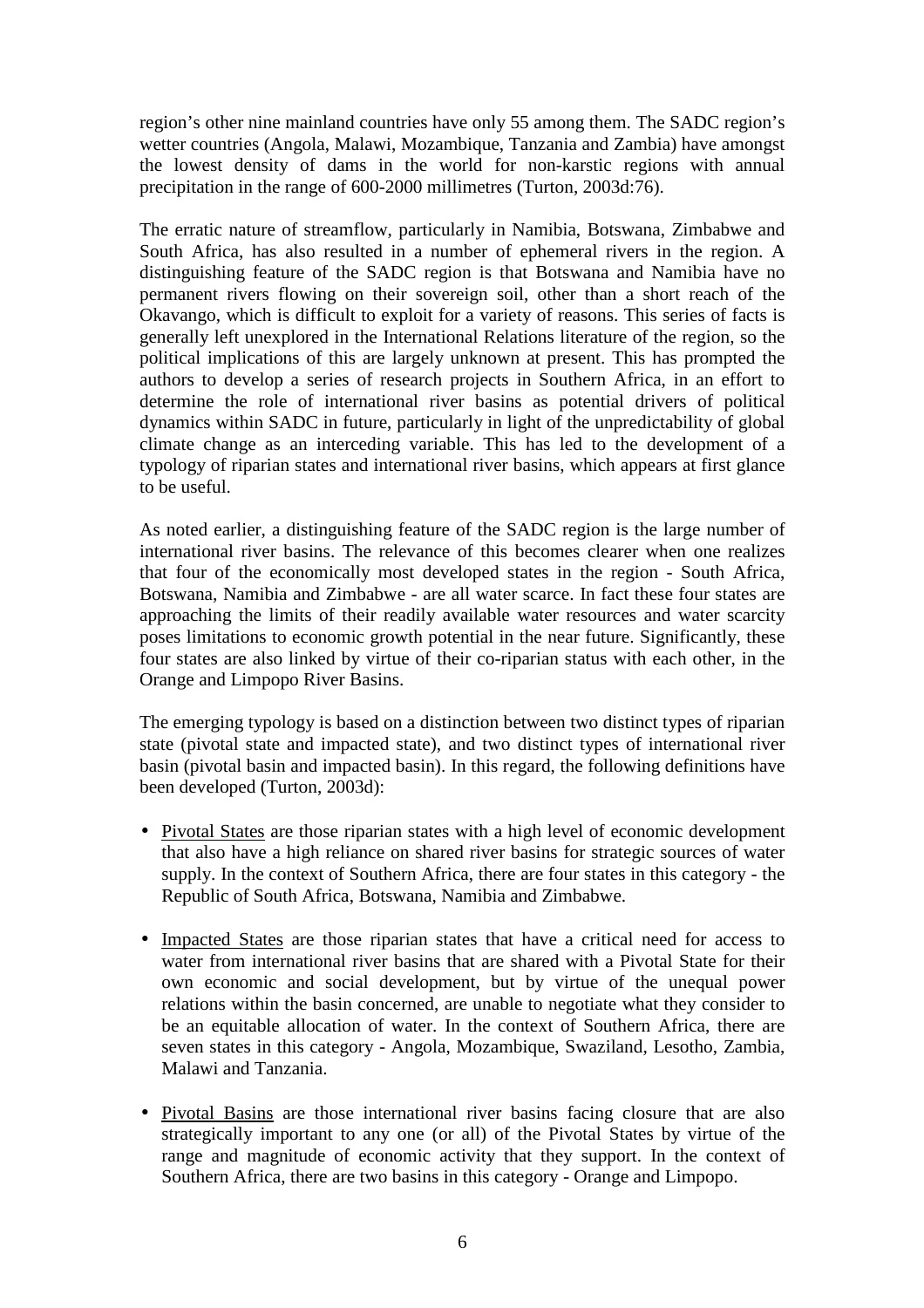• Impacted Basins are those international river basins that have at least one (or more) of the Pivotal States as co-riparians, which in turn reduces the freedom of choice for the Impacted States to develop their water resources in a manner that they deem to be fair and equitable. In the context of Southern Africa, there are seven basins in the category - Zambezi, Cunene, Okavango, Incomati, Maputo, Pungué and Save.

Using these key concepts, the authors have developed a model that attempts to show the impact of inherent patterns of amity and enmity within international river basins as a critical component of the Southern African Security Complex as defined by Buzan (1991:194). Figure 1 shows the authors' rendition of what is visualized as being the structure of the Southern African Hydropolitical Complex.

|                                 | <b>International River Basin</b>             |           |                        |           |           |           |        |           |           |
|---------------------------------|----------------------------------------------|-----------|------------------------|-----------|-----------|-----------|--------|-----------|-----------|
|                                 | <b>Pivotal</b><br><b>Basins</b>              |           | <b>Impacted Basins</b> |           |           |           |        |           |           |
| <b>Riparian</b><br><b>State</b> | Orange                                       | Limpopo   | Okavango               | Cunene    | Incomati  | Maputo    | Pungué | Save      | Zambezi   |
| Namibia                         | PS                                           |           | PS                     | PS        |           |           |        |           | PS        |
| <b>Botswana</b>                 | SC                                           | PS        | PS                     |           |           |           |        |           | PS        |
| South Africa                    | PS                                           | PS        |                        |           | PS        | PS        |        |           |           |
| Zimbabwe                        |                                              | PS        |                        |           |           |           | PS     | PS        | PS        |
| Angola                          |                                              |           | <b>IS</b>              | <b>IS</b> |           |           |        |           | <b>IS</b> |
| Mozambique                      |                                              | <b>IS</b> |                        |           | IS        | <b>IS</b> | IS     | IS        | <b>IS</b> |
| Swaziland                       |                                              |           |                        |           | <b>IS</b> | <b>IS</b> |        |           |           |
| Lesotho                         | IS                                           |           |                        |           |           |           |        |           |           |
| Zambia                          | <b>Legend</b>                                |           |                        |           |           |           |        | <b>IS</b> |           |
| Malawi                          | $PS = Pivotal State$                         |           |                        |           |           |           |        |           | <b>IS</b> |
| Tanzania                        | $IS = Impacted State$<br>$SC = Special Case$ |           |                        |           |           |           |        | <b>IS</b> |           |

**Figure 1. The Southern African Hydropolitical Complex (Turton et al, 2003:13).** 

In this regard it must be noted that earlier work used the terminology "Southern African Hydropolitical Security Complex" (Turton, 2001), in keeping with the work by Schulz (1995). Subsequent research has shown that the degree of securitization within the water sector is far less in Southern Africa than is the case in the Euphrates and Tigris Hydropolitical Security Complex, prompting a revaluation of the concepts being used, and removal of the word "security" from the chosen name of the concept. Within the SADC region however, water has a long history of politicization, having played a prominent but subtle role during the conflict years of Superpower overlay and Apartheid's struggle for regional hegemony (Turton, 2003a). In the post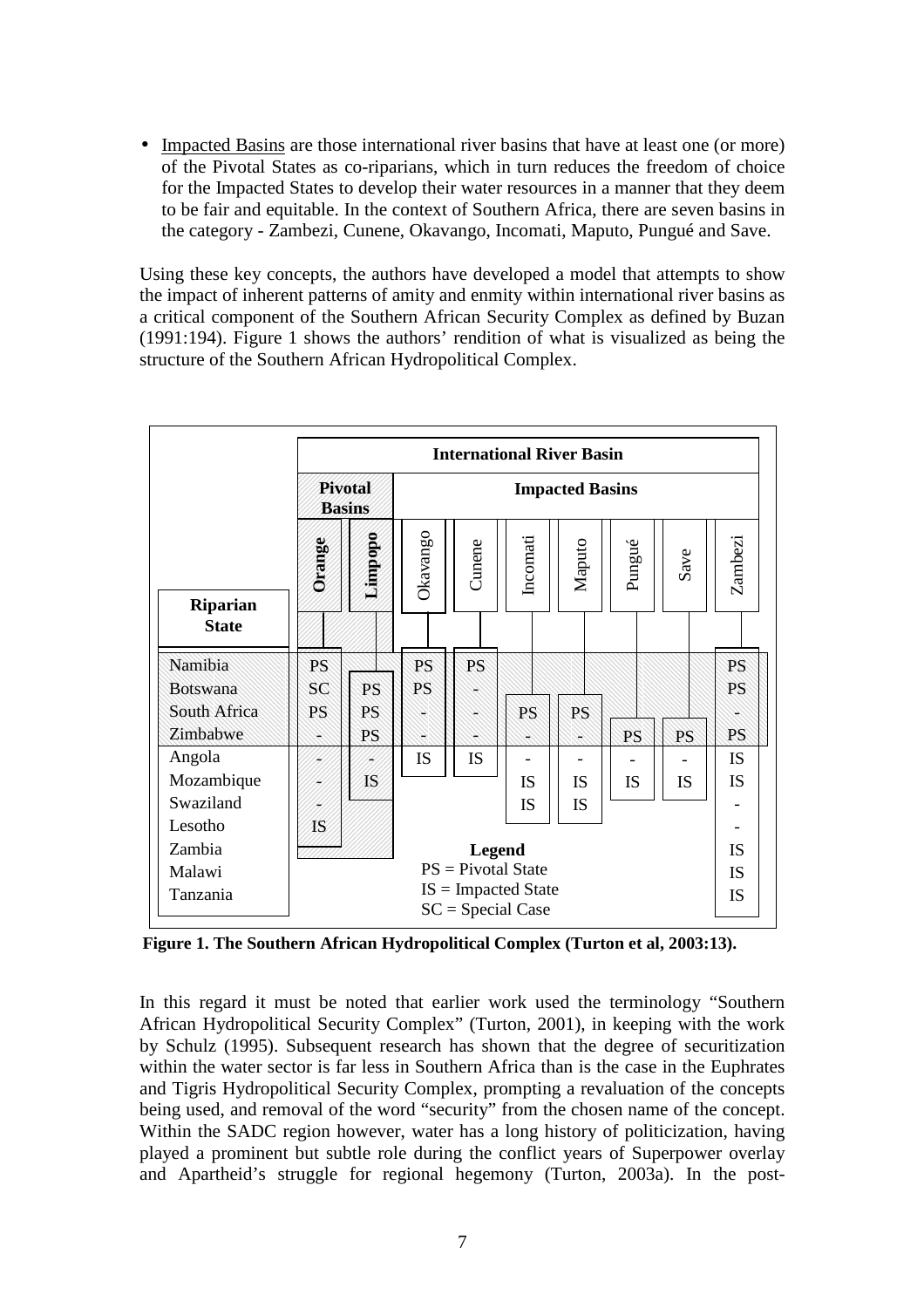Apartheid era, the overt nature of water politics has changed somewhat in the region, but the underlying drivers remain largely unchanged. The four economically most developed states in the region are the most water scarce, they all share international river basins with other states, and they all face significant limitations to their future economic growth prospects as a result.

By using these conceptual nuances, the facts presented in Table 1 start to take on a new meaning. Clearly all international river basins are not equal in strategic importance or in terms of their inherent conflict potential. The two Pivotal Basins in the SADC region are the Orange and Limpopo, by virtue of three critical criteria: significant portions of the basin fall within Pivotal States; those Pivotal States have a high reliance on the water from those basins; and the basin itself is approaching the point of closure. A deeper analysis of the two Pivotal Basins raises a number of subtle but important facts that are not visible when one uses the Regional Security Complex approach on its own. For example, the larger of the two Pivotal Basins in terms of volume is the Orange River  $(11,200 \text{ Mm}^3)$  per annum, compared with 5,750 Mm<sup>3</sup> per annum for the Limpopo) (Basson, 1999). The Orange River is extremely important for South Africa, arguably being the strategically most important river it has unfettered access to. Botswana is listed in Table 1 as being a co-riparian, yet the portion of the basin that lies within the geographic area of that country is located within the Kalahari Desert. As such the watercourses within the Orange basin that lie in Botswana are ephemeral in nature, contributing no streamflow to the main stem of the river. Botswana is therefore listed as being a Special Case, because it occupies its position as co-riparian in all deliberations over the Orange River, but it makes no use of the water and it contributes no streamflow.

This prompts one to ask why this should be the case? The answer is revealed when one examines Botswana's potential strategic interests in greater detail. Botswana is a rapidly growing economy and is critically water scarce. The main economic growth hub is located around Gaborone, which is supplied with water via the North-South Carrier, deriving its source of supply from the Limpopo Basin. This supply is supplemented by a small transfer from South Africa via the Molatedi Dam (Conley, 1995:13). Gaborone could be supplied in future from Lesotho, giving it a strategic interest in the Orange River Basin. In addition to this however, Botswana could use its presence in all international negotiations on the Orange River Basin, to leverage advantage for itself in other more strategically important basins such as the Limpopo and Okavango. This could be achieved by offering to support certain parties such as South Africa in return for diplomatic favours in other deliberations on the Limpopo or Okavango River Basin. Conversely, pressure can be placed on South Africa by siding with Namibia when future deliberations about Phase 2 of the Lesotho Highlands Water Project (LWWP) occur. Seen in this light, Botswana is certainly not as powerless as it first seems on the strength of hydrological data alone, and can be seen as the balancer of hydropolitical power in both the Orange and Limpopo River Basins. The significance of this only becomes apparent when one understands the historic relevance of past South African planning to gain access to the waters of the Zambezi River, via either Botswana or Zimbabwe (Blanchon, 2001:123; Borchert & Kemp, 1985; Borchert, 1987; James, 1980; Midgley, 1987:15; Scudder *et al.,* 1993:263 & 268; Turton, 2003a; Williams, 1986). These plans now seem to have been placed on the backburner in the immediate post-Apartheid era, but could conceivably be resurrected in the future as water scarcity becomes more acute in the Pivotal States.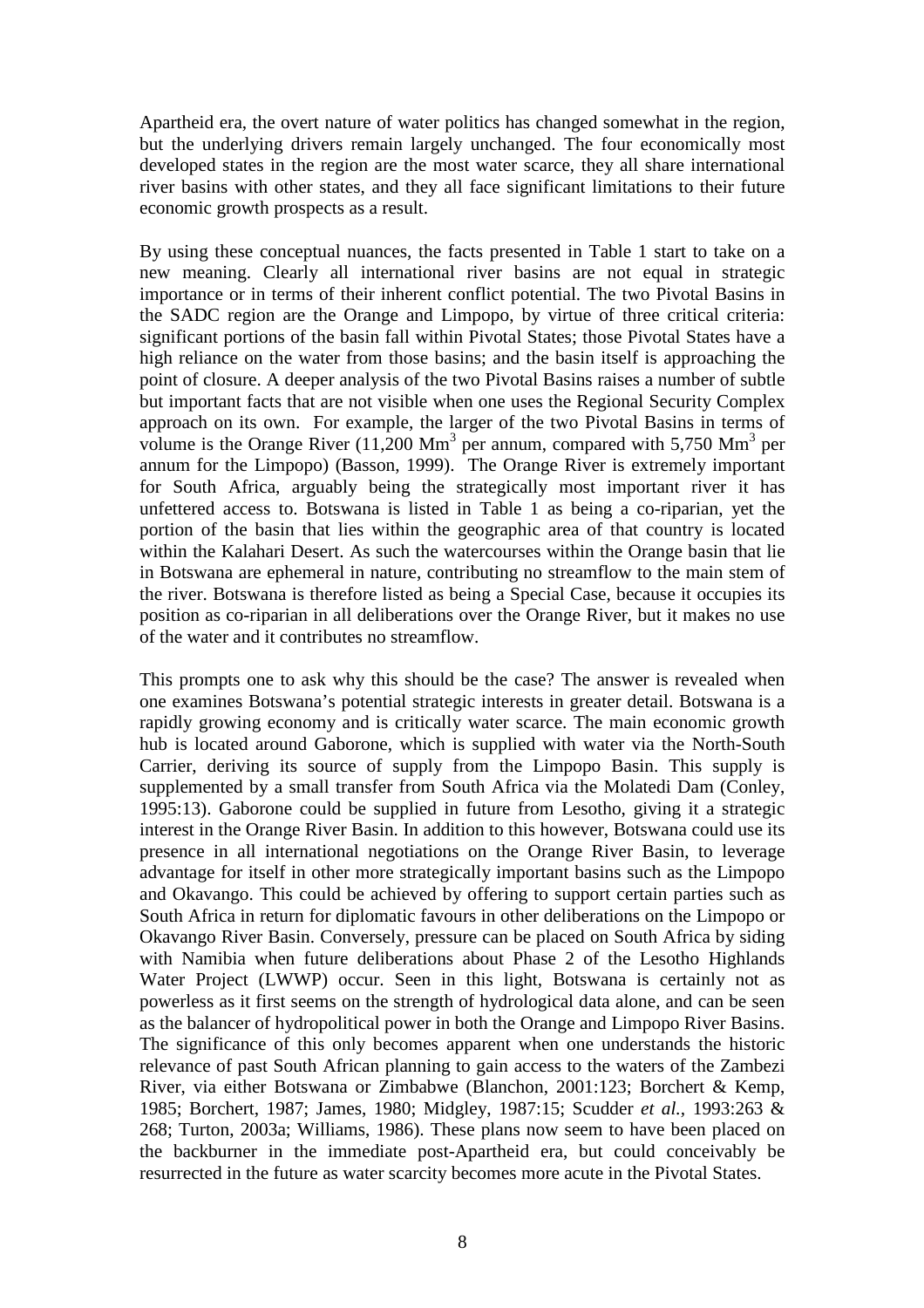Referring now to the concepts of an Impacted Basin and an Impacted State, again a more nuanced understanding of the international relations of the SADC region can be developed. Figure 1 indicates the existence of no less than seven Impacted Basins and seven Impacted States. What is the significance of this in terms of the international relations of the region? Two clear examples can be used to illustrate this point.



**Map 2. The Okavango River Basin as an example of an Impacted Basin in the Southern African Hydropolitical Complex. Inset shows the location of the Okavango River Basin in Southern Africa (Redrawn from Ashton & Neal, 2003).** 

The first example is found in the Okavango River Basin, which is strategically important for the two Pivotal States (Namibia and Botswana) that lie downstream (refer to Map 2). The Okavango is somewhat of a unique river basin. It is endorheic in nature, meaning that it does not flow into the sea. The water that arises from the relatively water-abundant Angolan highlands, flows into the Kalahari Depression in Botswana and simply disappears, lost largely through evapotranspiration in the Delta (Scudder *et al.,* 1993:290; Turton, 1999). In this case, the two downstream riparians are Pivotal States with a high resource need, but they are held captive in a sense because the upstream riparian (Angola) appears to be reluctant to agree to anything that will ultimately limit its own future economic development potential, which is likely to become more important as post-war reconstruction commences. Therefore, when seen strictly in terms of the Okavango River Basin, both Namibia and Botswana can be considered as being rivals with different development agendas and resource needs. Namibia and Botswana are not entirely equal in terms of hydropolitical power in this basin, however. Namibia is highly dependent on water from the Cunene River Basin, which it shares with Angola. As such, there is a long history of water-sharing and cooperation between Namibia and Angola, whilst Namibia and Botswana have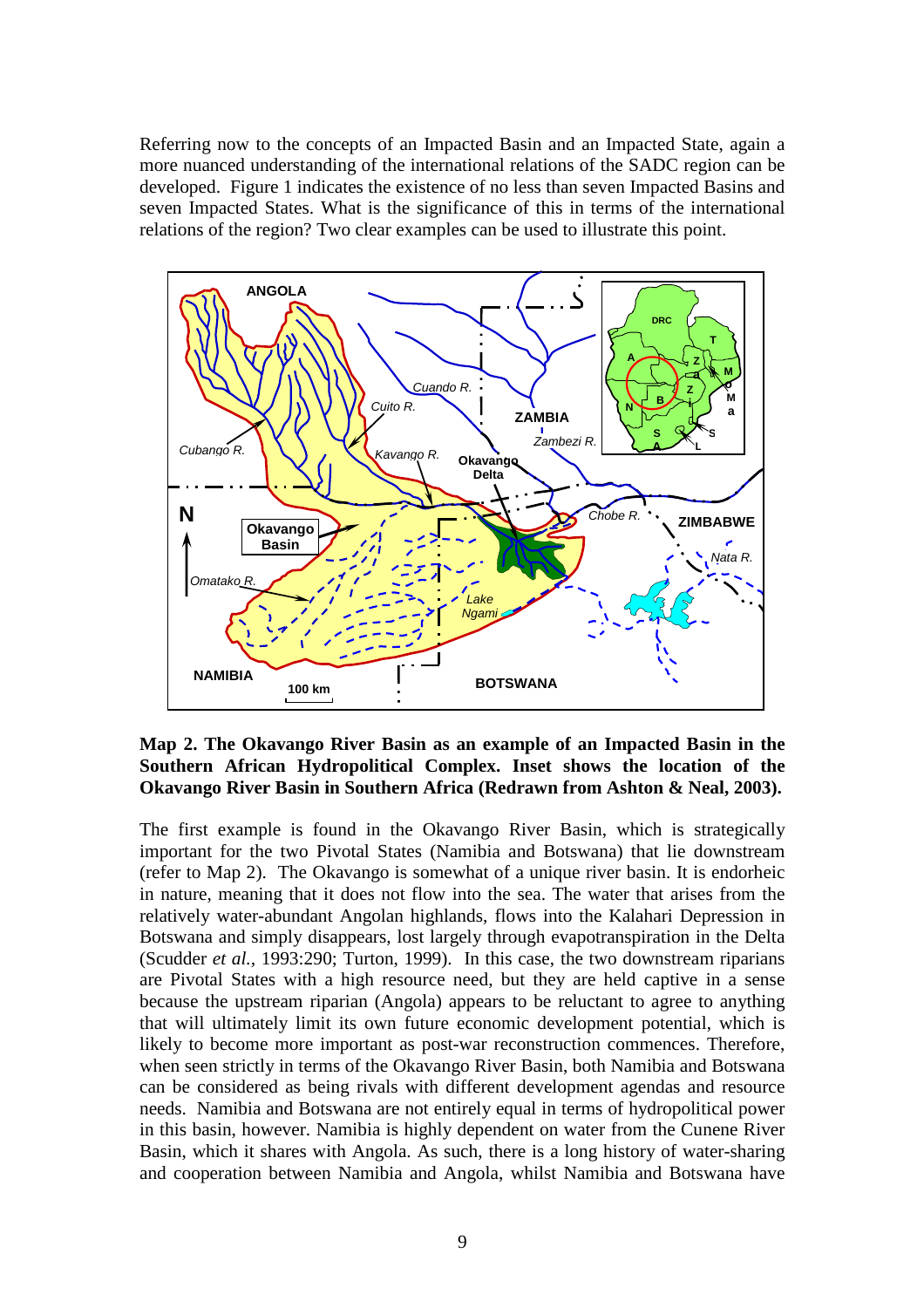cooperated on joint technical exercises (Ashton & Neal, 2003; Turton, 2003a). Namibia and Botswana are also co-riparians on the Zambezi, but they both share portions of the basin that are unfavourable for the development of the resource. This forces them into a cooperative mode. As such, Namibia and Botswana could be induced to cooperate with Angola in order to develop the water resources of the Zambezi in future, which can also impact on their negotiations regarding the Okavango. Similarly, South Africa could consequently gain future access to Zambezi River water if it is channelled via Botswana, which could be used to the advantage of the latter, illustrating the complexities of future strategic hydropolitical options in greater detail.

The second example relates to the Impacted State of Mozambique, which shares a number of international river basins and on paper ought to be relatively water abundant. The truth is somewhat less optimistic, however. In all six cases presented in Figure 1, Mozambique is a downstream riparian and therefore in a traditionally weak position. In the case of the Limpopo as a Pivotal Basin, Mozambique is downstream of three of the four regional Pivotal States and negligible volumes of water are left after the strategic needs of those states have been taken care of. Furthermore, any attempts by Mozambique to develop dams on the Limpopo will be opposed by the upstream riparians because this will mean that each will have to relinquish a degree of control over water that they already monopolize. On the other five Impacted Basins, Mozambique is downstream of South Africa (as an historically hegemonic Pivotal State) in two cases (Incomati and Maputo), and downstream of Zimbabwe (as a Pivotal State with a known aggressive posture) in two cases (Pungué and Save), and downstream of seven riparians (three of them being Pivotal States) in the case of the Zambezi. This means that in the overall context of the hydropolitics of Southern Africa, Mozambique always occupies a weaker position than its co-negotiating partners. This is manifest in the relative absence of working agreements involving Mozambique, and which accounts for the extremely cautious approach that Mozambican officials have always adopted when negotiating the SADC Protocol on Shared Watercourse Systems and the various Zambezi River agreements that have been attempted in the past.

Seen in this light, the hydropolitical dimension of the international relations of Southern Africa can be viewed as being a key component of the Regional Security Complex, acting as an interceding variable on occasion. This is shown schematically in Figure 2. Nowhere in contemporary Southern Africa is there hard evidence of the emergence of a Hydropolitical Security Complex along the lines of that found in the Euphrates and Tigris River Basin, and possibly the Nile and Jordan River systems. This has resulted in a revision of the original concepts (Turton, 2001) to those presented subsequently (Turton, 2003a; 2003d; 2003e).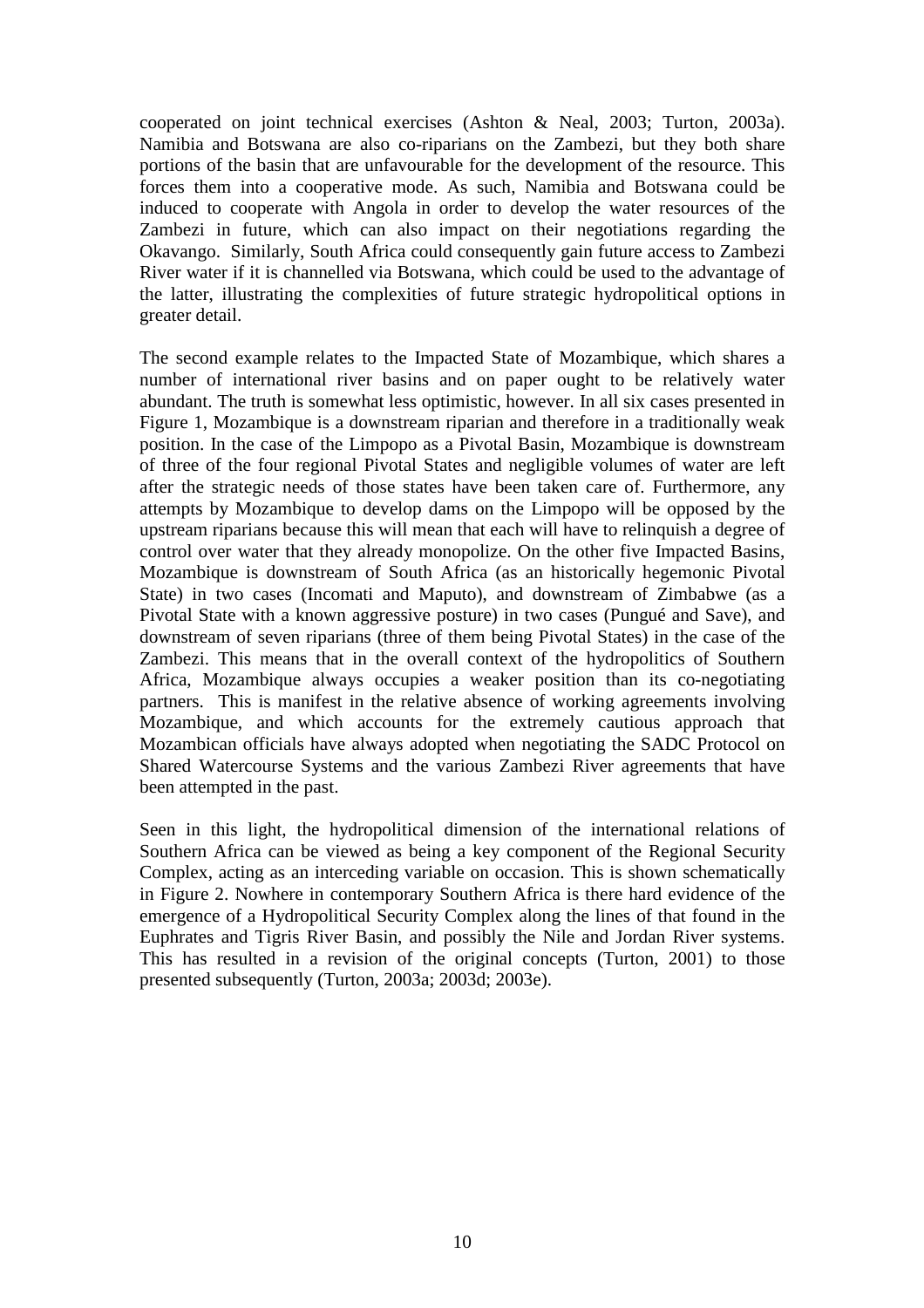

**Figure 2. The Southern African Regional Security Complex showing the relationship** 

# **A Hydropolitical Complex as an Element of the Southern African Regional Security Complex**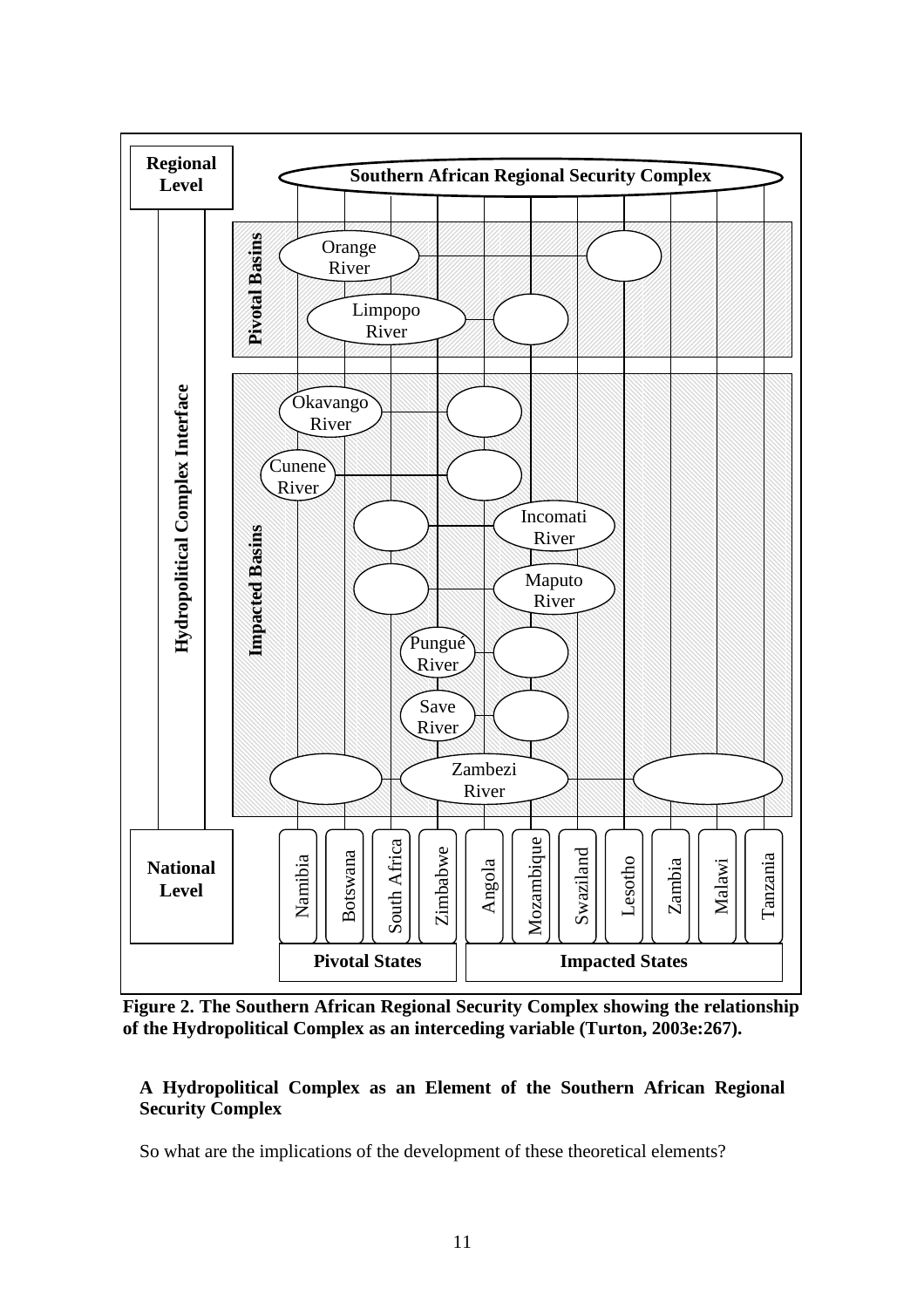Firstly, by using these new concepts, a more nuanced understanding can be developed of the international relations dynamics of the Southern African region. This is particularly relevant in the post-Cold War and post-Apartheid era, where the dynamics of regionalism seem to be more strongly manifest than before. Central to the process of regionalization is the formation of coalitions and the transformation of past power structures and relationships into new ones. This means that the political processes of the past are unlikely to resemble the political processes of the future, particularly as the need to secure access to strategic supplies of water at a high assurance of supply level become a necessary pre-condition for future sustained economic growth for the Pivotal States on the one hand, and the SADC region on the other.

Secondly, the current drought and looming famine can be analyzed in a more nuanced context than before. The role of water as an independent variable in the overall political dynamics of the SADC region can now be assessed in greater detail. The implications of this for early-warning capabilities are self-evident. For example, while environmental factors have long been considered by some as being a driver of migration and conflict (Homer-Dixon, 1991; 1994a, b; 1996; 1999), few predictive models have been developed.

If there is any validity to the assertion that a Hydropolitical Complex exists in Southern Africa, and acts as an important interceding variable in the context of the Regional Security Complex that Buzan has identified, then it becomes potentially fruitful to dwell for a few moments on five strategic issues that arise.

The first strategic issue that needs to be unravelled further is the implication of water as a limiting factor to the long-term economic growth potential of the four Pivotal States in particular, along with the implications of this for the seven Impacted States in general. In this regard is has been suggested by Turton & Warner (2002:67) that the determining variable is the relative availability of so-called Second-Order Resources. This has been defined by Ohlsson (1999:161) as the ability of societies, administrative organizations and managers responsible for dealing with natural resource scarcities, to find the appropriate tools for dealing with the consequences of those natural resource scarcities. This is similar to the logic used by Homer-Dixon (1994c; 1995; 1996; 2000) and Barbier & Homer-Dixon (1996) in developing the case for ingenuity as a resource with which to develop economies. If this is true, then the Pivotal States will need to mobilize significant quantities of what Ohlsson calls "second-order resources", and what Homer-Dixon calls "ingenuity", if they are to avoid the consequences of water scarcity as a limiting factor to their future economic growth potential. In other words, if a Hydropolitical Security Complex along the same lines as that found in the Euphrates and Tigris River Basins is to be avoided in Southern Africa, special emphasis will have to be placed on the mobilization of so-called "second-order resources" by the relevant Pivotal States. What are the necessary conditions for this to occur in a sustainable manner? The answer to this is as yet unknown.

The second strategic issue relates to what can be considered to be the great unknown of our modern times - the political impact of global climate change in the developing world. In all likelihood, climate change will create more variability in what is already a highly variable and unpredictable precipitation pattern. This is likely to result in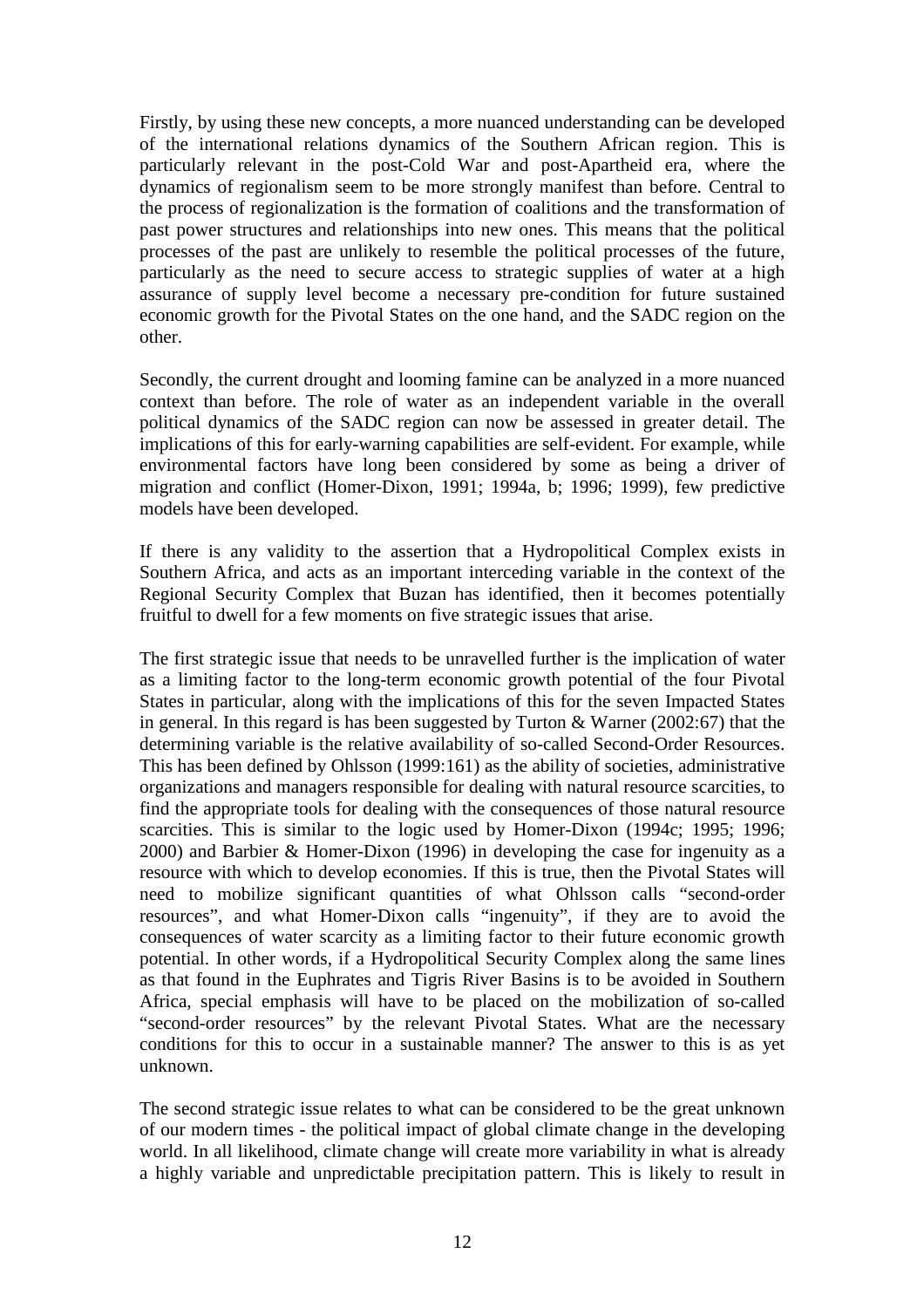more extreme events such as floods, droughts and famines, with a series of secondary effects that are not yet fully understood. From an early warning perspective, this has major ramifications for the SADC region and its international trading partners.

The third strategic issue relates to the conflict potential of water scarcity. This is not well understood at present, despite the work that has already been done by Homer-Dixon (1991; 1994a, b, c; 1996; 1999) and others (Molvaer, 1989; Porter, 1998; Turton, 2003d; Warner, 2000; Westing, 1991). A significant component of this issuearea relates to the impact of famine and drought as manifest in the SADC region. To what extent can this food security issue have a politically destabilizing effect? How will this impact on the economic growth potential of both Pivotal and Impacted States in the SADC region? The answers to these questions are as yet largely unknown.

This leads directly into the fourth strategic issue, which relates to the trade of virtual water as a mitigator of the conflict potential inherent in water scarcity. Virtual water is the volume of water used to produce a commodity such as wheat, which has been identified as one of the fundamental reasons why war over water has not erupted in the water scarce economies of the MENA region (Allan, 1997; 1998a, b; 1999; 2000; 2002). Basically, it is easier to meet national water deficits via the importation of water-rich cereals, but this raises a series of downstream political issues that are not yet fully understood. For example, what level of economic activity is needed in a given Pivotal State before it can rely on the importation of virtual water as a strategic solution to the problem of endemic water scarcity? What new dependencies arise from this situation, particularly in terms of a global economy that is characterized by a playing field that is skewed in favour of the industrial nations of the world? How can this trade in virtual water be used to balance out the skewed intra-regional trade patterns within SADC, with scarce foreign exchange being directed to water-rich but economically weak economies such as Zambia, Angola, Mozambique and the Democratic Republic of Congo, rather than being sent to the already rich United States of America, Canada and the European Union? The definitive answers to these vexing questions are as yet largely unknown.

The fifth strategic issue is a crosscutting one and is based on the need to achieve a degree of regional developmental equity within the SADC family of member states. At present development is highly skewed in the region, mostly concentrated in the hands of the Republic of South Africa, but also generally concentrated in the four<sup>4</sup> Pivotal States. The water resource component of this becomes evident when one views the distribution of large dams and related hydraulic infrastructure, most of which is in South Africa, but a large portion of it is under the direct control of the Pivotal States<sup>5</sup>. The linkage between dams and development is thus acute in the

 $\overline{a}$ 

<sup>&</sup>lt;sup>4</sup> As always, Zimbabwe is a special case. Zimbabwe is a regional economic power but this advantage has been systematically lost under the demagogic leadership of President Robert Mugabe. It is anticipated that his fall from power is imminent, driven by rampant hyper-inflation, the technical insolvency of a number of the banks in the country, the critical shortage of foreign exchange and the famine that is growing in response to the loss of production caused by illegal land redistribution and a regional drought. In the post-Mugabe era Zimbabwe is likely to regain its position of regional economic importance once again.

<sup>&</sup>lt;sup>5</sup> South Africa and Zimbabwe have between them 752 large dams while the SADC region's other nine countries have only 55 among them. The SADC region's wetter countries (Angola, Malawi, Mozambique, Tanzania and Zambia) have amongst the lowest density of dams in the world for nonkarstic regions with annual precipitation in the range of 600-2000 millimetres (Turton, 2003d:76).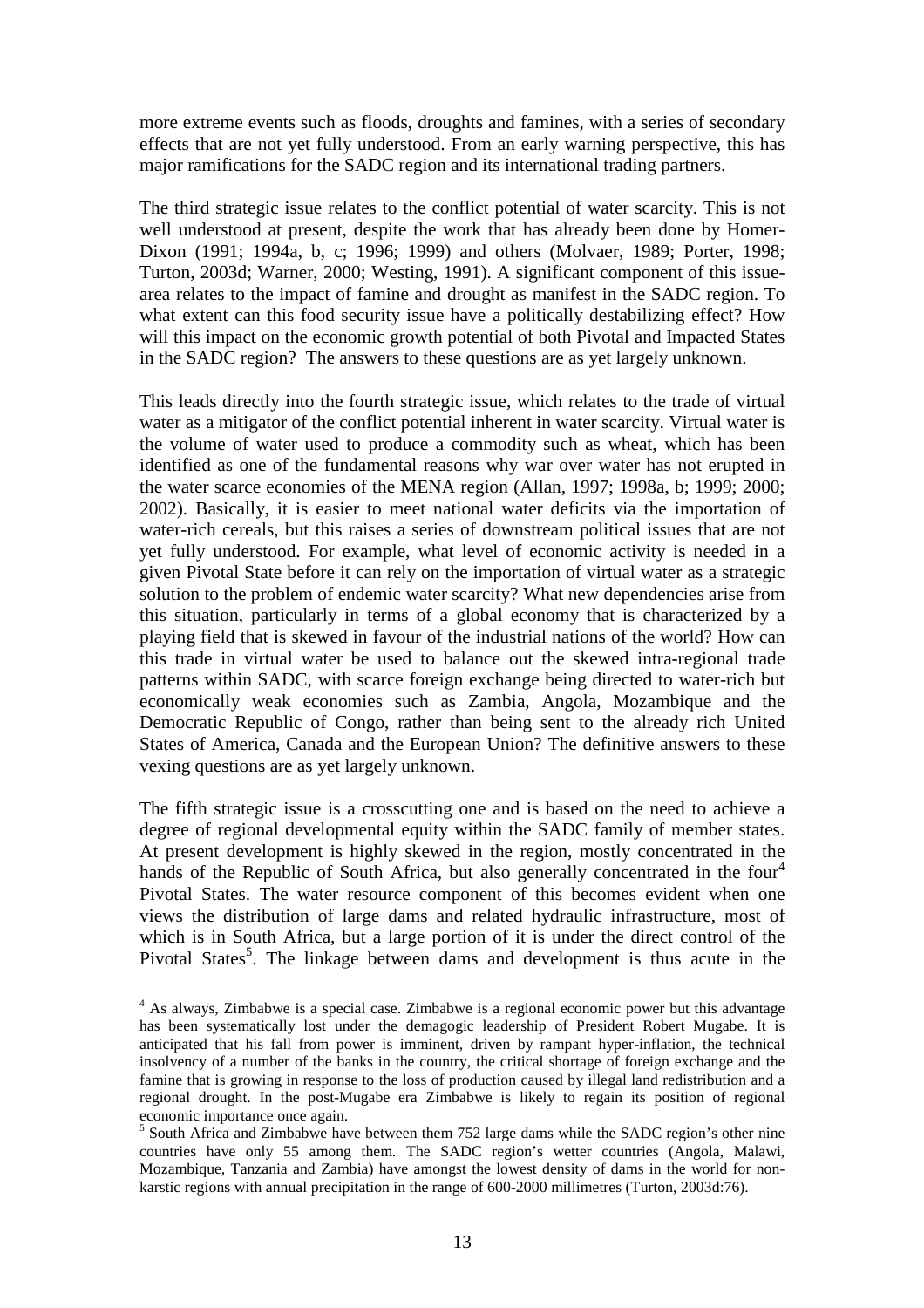SADC region and if any viable regional development plans are ever formulated they will have to take this inequity into consideration. One important component of the spatial maldistribution of development in the region that is likely to become increasingly visible is the link between areas of high HIV/AIDS prevalence, poor water and sanitation infrastructure and underdevelopment. The strategic significance of poor water and sanitation infrastructure in a region where a substantial portion of the population has a compromised immune system has yet to be unravelled, although initial attempts are being made (see Ashton & Ramasar, 2002). At the strategic level of water resource management in the SADC region, the concept of virtual water as a tool to stimulate intra-regional trade between water-rich but economically underdeveloped states and water-scarce but industrialized states can become a driver of regional integration. However, this will place a high level of demand on institutional and policy development at the supra-national level if it is to succeed.

### **The Reform of Water Institutions in the SADC Region**

Effective institutions are an important factor that mitigates conflict potential (Turton, 2003e). This is particularly important in the context of Pivotal States as the condition of basin closure is being approached. Basin closure can result in a heightened probability of conflict potential, but this is linked to cases where institutional development is stunted or inadequate. Stated differently, basin closure places an increased demand on institutional development, which if managed effectively, can mitigate the conflict potential by reducing the range of uncertainty left open to other riparian states (Turton, 2003c). In short, institutions build trust, but they also enable a strategically-important aspect of river basin management under conditions of closure to be executed – the shift in paradigm away from water sharing to benefit sharing instead - which simply increases the range of potential solutions to a given problem that is sourced from outside the stressed river basin (Earle, 2003).

The SADC region has undergone a period of rapid institutional development in the water sector. Significantly, the four Pivotal States all have a high level of institutional development in their shared river basins, and all have embarked on ambitious legal and policy reforms. South Africa, as the regional power, has a basin-wide agreement in all of the four international river basins on its sovereign soil. Namibia has a basinwide agreement<sup>6</sup> on four of the five international river basins it relies on (Orange, Okavango, Cuvelai and Cunene) and is working towards an agreement on the Zambezi. Botswana has a basin-wide agreement<sup>7</sup> on three of the five international river basins it relies on (Orange, Okavango and Limpopo) and is working towards an agreement on the Zambezi. Zimbabwe has a basin-wide agreement on the Limpopo River and is working towards a similar arrangement on the Zambezi. In the other four

 $\overline{a}$ 

<sup>&</sup>lt;sup>6</sup> The Cuvelai River is shared between Namibia and Angola but it is an ephemeral endoreic system that has limited capacity for the development of dams. This means that it is not a major river in terms of international cooperation. The Cuvelai River system is extremely important for the rural community in Northern Namibia however (Marsh & Seeley, 1992). See Jacobsen *et al* (1995) for more information about ephemeral rivers in general.

 $<sup>7</sup>$  The Nata River is an ephemeral or episodic river that flows from Zimbabwe to Botswana. Some</sup> authors (incorrectly) name this is part of the Okavango River Basin. The Nata River is too episodic to be dammed to any great extent although it is used in rural Botswana as an important water source for communities in the Kalahari area.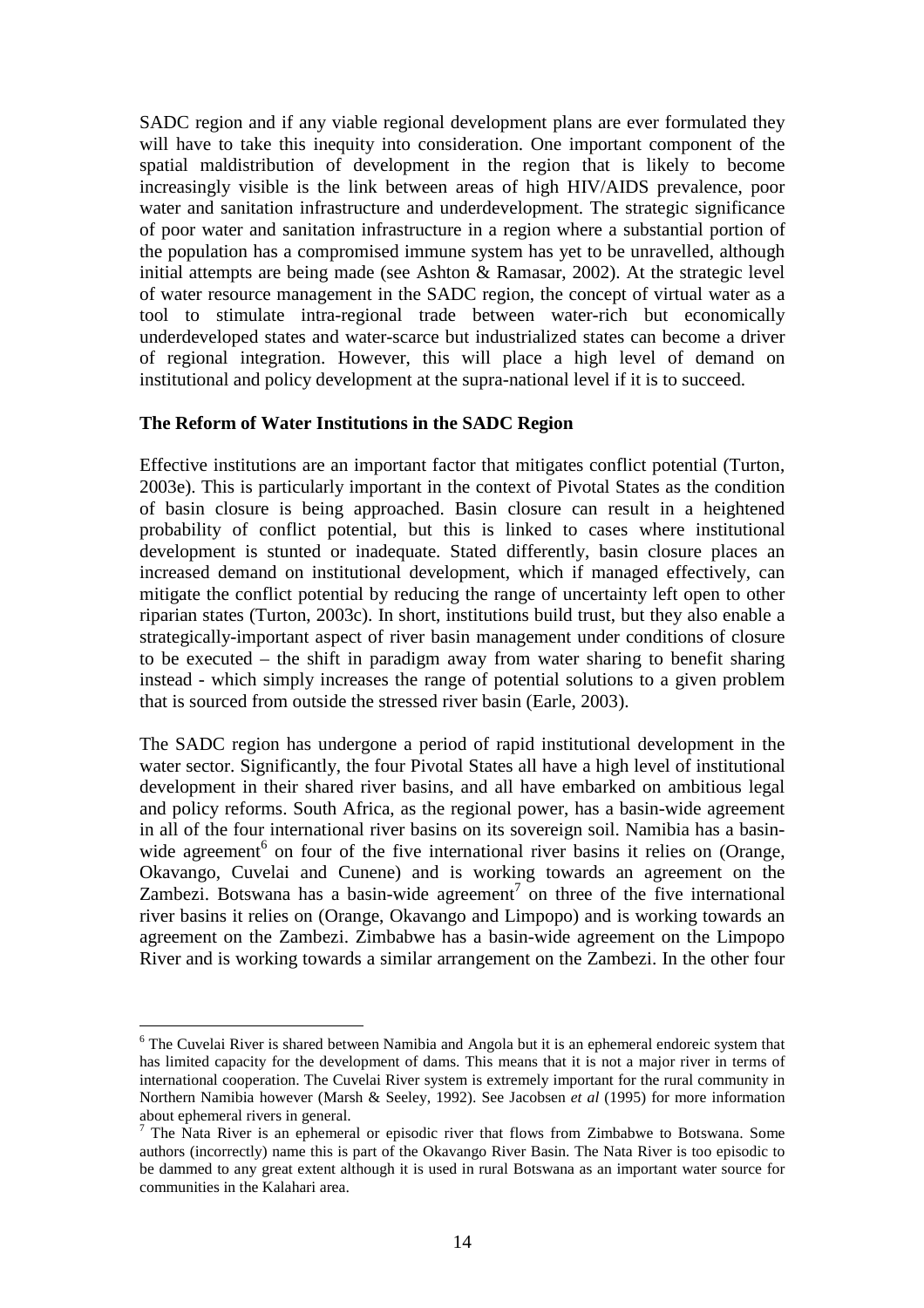international river basins it shares with other riparian states there is no visible sign that a basin-wide agreement<sup>8</sup> is being explored.

### **Coalition Formation: The Parallel National Action Approach**

The emergence of a Hydropolitical Complex in Southern Africa has started to impact on the international relations of the SADC region, with the formation of coalitions starting to become evident for the first time. One of the elements of this is the way that states engage one another in the field of water resource management. The most appropriate model to describe this process is what is known as Parallel National Action (PNA). Originally described by Nielsson (1990) as it applied to Scandinavia prior to the inclusion of the respective Nordic countries into the EU, PNA has been applied to an analysis of the Southern African water sector by Turton (2002b), to an analysis of the Okavango River Basin by Turton & Earle (2003), and to the environmental sector in Central Africa by Braid (2003). In essence PNA as an approach seeks to develop and apply policy that is appropriate and sustainable in a multi-country setting. As such it is a way that states can structure the anarchy in which they find themselves when it comes to dealing with neighbouring (co-riparian) states.

In essence PNA strives to achieve four core objectives (Turton, 2004):

- Institutional strengthening is achieved through the commitment to understanding policy-making processes in order that support can be given by developing appropriate institutional arrangements. In many developing countries such as those found in Southern Africa, institutions are weak with this aspect becoming a major stumbling block to the development of coherent and viable policy.
- Encouragement of communication both vertically and horizontally within institutions. Vertical communication refers to the way that policy is developed within the national borders of the sovereign state concerned. As such it seeks to harmonize local grass-roots structures with provincial and national-level structures in an attempt to improve the coherence of the policy by marrying the bottom-up needs with what are often top-down technocratic solutions. Horizontal communication has two distinct sub-components to it. At the national and subnational level horizontal communication focuses on establishing linkages with other government departments, special interest groups and governance structures as appropriate to the integrated management of a fugitive resource like water. This seeks to link for example the Department of Agriculture to the Departments of the Environment, Water, Industry and Tourism in a way that makes the management of water more streamlined and effective. At the international level horizontal communication focuses on establishing linkages with similar government departments in neighbouring co-riparian states.

 $\overline{a}$ <sup>8</sup> The Nata River shared with Botswana is too small and episodic to be commercially exploited to any large extent. The Buzi, Pungué and Save are all shared with Mozambique and there is a considerable history of tension between these two states over the management of these rivers. Zimbabwe has shown no real interest in negotiating a bilateral agreement with Mozambique despite the loyal political support of the latter during the period of protracted Cold War-related localized conflicts (see Turton, 2003a).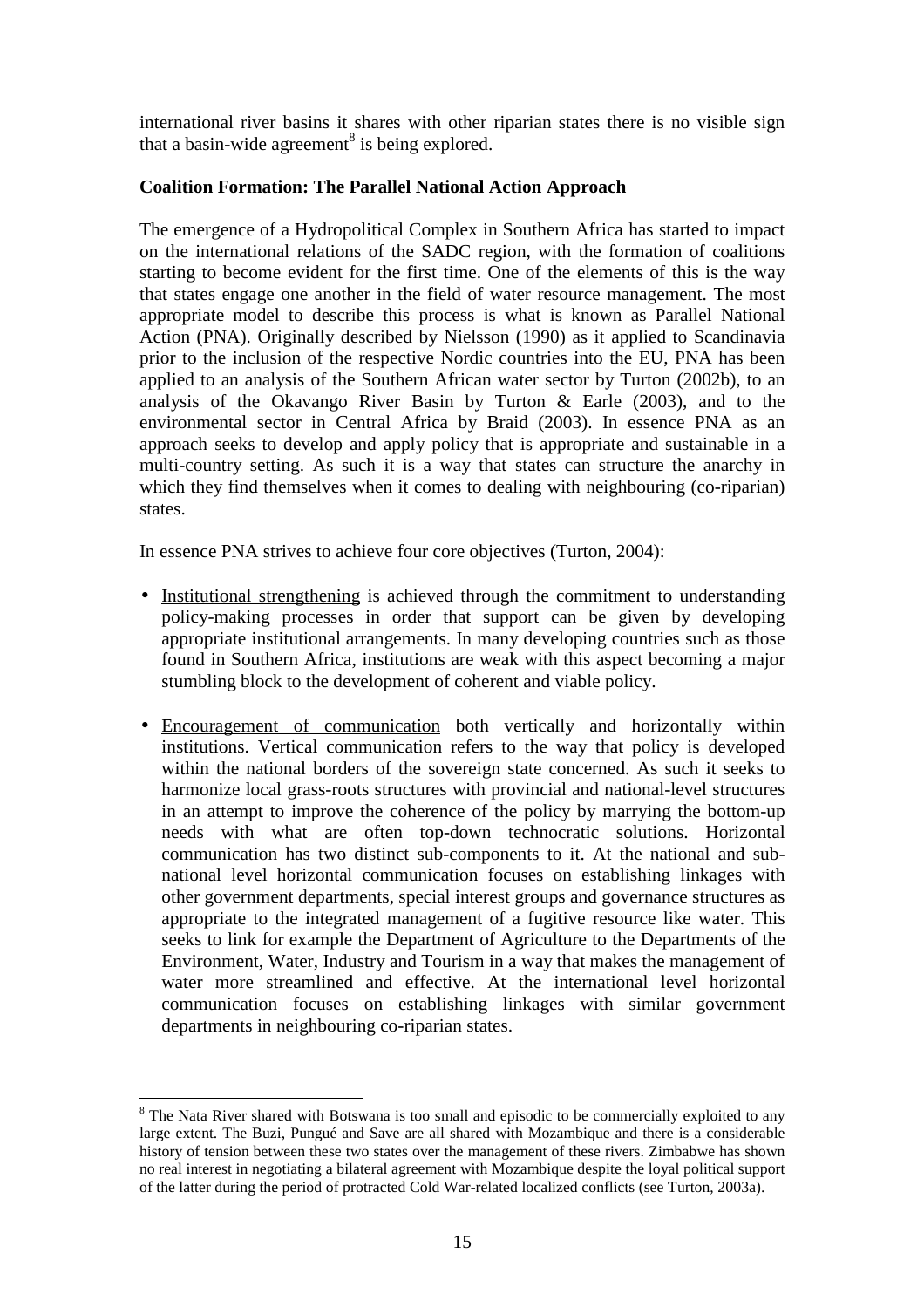- Harmonization of policy is the stated objective of these initiatives. The word harmonization is very important in this regard because it recognizes that each state has the right to make policy and legislation in response to the specific mandate given by the electorate within that country. Harmonization therefore seeks to make the policy as compatible as possible without making it totally seamless or homogenous. This allows for differences where appropriate while striving to reduce those differences as much as possible. PNA therefore tries to establish the lowest common denominator first and then roll this out progressively over time by increasing the area of overlap and by reducing the area of incompatibility.
- State sovereignty is recognized at all times and is never challenged. This is a core principle of the PNA approach so there is never any stated attempt to fuse together national departments or to promote regional integration to the point of merging two (or more) countries into one new sovereign entity. This is an important aspect for the newly-independent states of Southern Africa, many of which have paid for that independence with a high blood price and all of which jealously guard their newfound sovereignty (see Turton, 2002b; Turton & Earle, 2003).

So much for theory; how is this achieved in practice, and more importantly, how does this approach impact on our understanding of coalition formation? There are a number of interesting examples from the Southern African Hydropolitical Complex that suggest a PNA approach is potentially applicable to policy-making.

- The Permanent Okavango River Basin Water Commission (OKACOM) is currently being presented with the possibility of using a PNA approach (Turton & Earle, 2003) in light of the joint management imperatives arising from the United Nations Convention on Biological Diversity (UNCBD), the Ramsar Convention on Wetlands of International Importance (Ramsar), the United Nations Convention to Combat Desertification (UNCCD), the United Nations Framework Convention on Climate Change (UNFCCC) and the United Nations Convention on the Nonnavigational Uses of International Watercourses (see Ashton & Neal, 2003).
- During the negotiations that led to the revival of the Limpopo Basin Permanent Technical Committee (LBPTC) and its recent upgrade to a Commission, contact was made between the various government departments involved in the process at levels lower than the Minister at a time when talks were bogged down. This sustained communications horizontally across international borders, which in turn facilitated the vertical communication within each government department, to the extent that negotiations could resume once the specific issues had been resolved internally. This contact was mostly informal and served to gain consensus around contentious issues while keeping alive the desire to seek cooperative solutions to seemingly intractable problems.
- The SADC Secretariat has recently completed a major regional water policy review. This involved a number of consultants and donor agencies that combined forces to produce the first draft of a regional water policy that will be presented to the Heads of State later in 2004 for their debate, acceptance and hopeful signature. This will foster communication and debate over specific issues, which in turn will probably mean that policy harmonization will take place at a regional level to the benefit of all SADC member states. The Pivotal States have a specific interest in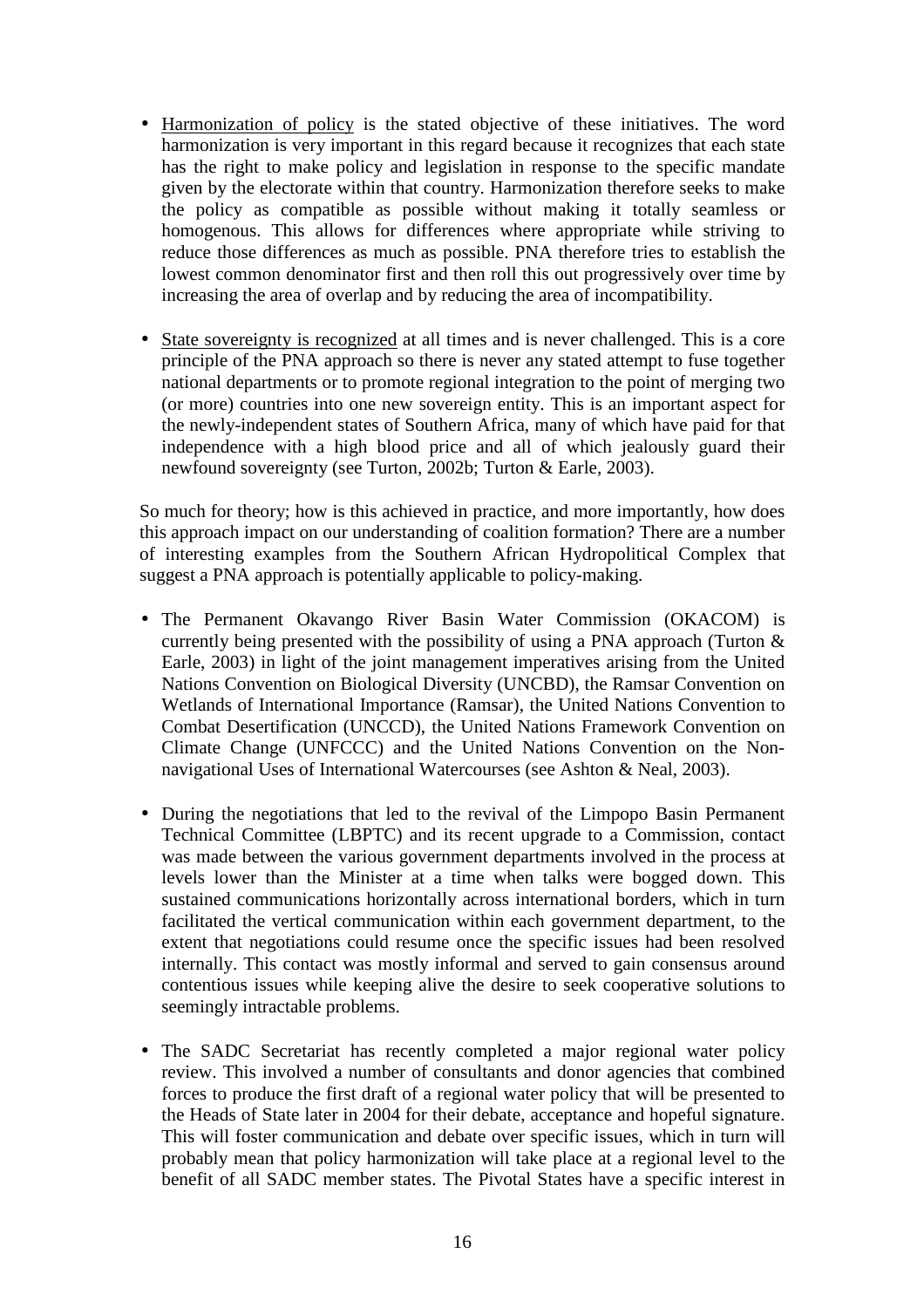this regard because it develops a normative framework that in turn reduces uncertainty and fosters a cooperative approach to problem-solving.

# **Actions to be Considered by the World Water Council**

An assessment of the above enables the authors to distil out a number of actions that can be considered by the World Water Council. These are as follows:

- A research agenda should be drawn up that serves to focus the combined attention of scientists, practitioners and water resource managers. This agenda should be linked with, and supported by, appropriate financial instruments that aim to further the research on the one hand, while fostering regional and international cooperation.
	- − Increased emphasis should be placed on the role of water resource management in international river basins as a driver of regional integration and a catalyst of cooperation.
	- − The role of the Water Cooperation Facility, consisting of the World Water Council, UNESCO, the International Court of Arbitration and the Universities Partnership for Transboundary Waters needs to be strengthened.
- Particular attention needs to be paid to unravelling the complexity surrounding the linkage between national and international levels of scale.
	- − The role of PNA in this regard needs to be given greater prominence in an attempt to determine its usefulness and applicability to the developing parts of the world.
	- − The way in which the existing obligations that arise from multilateral agreements to which states are signatories, should be linked to IWRM principles and used to strengthen the efforts already being made to implement policy and institutional reform.
	- − The relationship between these processes and existing regional integration efforts that are underway in SADC needs to be made more explicit.
- The concept of a Hydropolitical Complex needs to be assessed independently in order to determine its value as an analytical tool to understand the dynamics of coalition formation, power structures and negotiations over shared water resources.
	- − Particular attention needs to be given to an exploration of the vertical and horizontal linkages that can inform the negotiating positions of respective coriparian states in the context of international river basins.
	- − Attention needs to be given to an understanding of the dynamics of institutional development, particularly as it pertains to the fostering of trust between riparian states, the development of institutional learning and the capacity of the negotiating parties to develop new paradigms in which water management problems can be re-formulated.
	- − A deeper understanding is needed of the role and function of second-order resources in the process of institutional development and coalition formation, in order that it may be fostered by honest brokers and third parties such as donor agencies, the Water Cooperation Facility and the World Bank.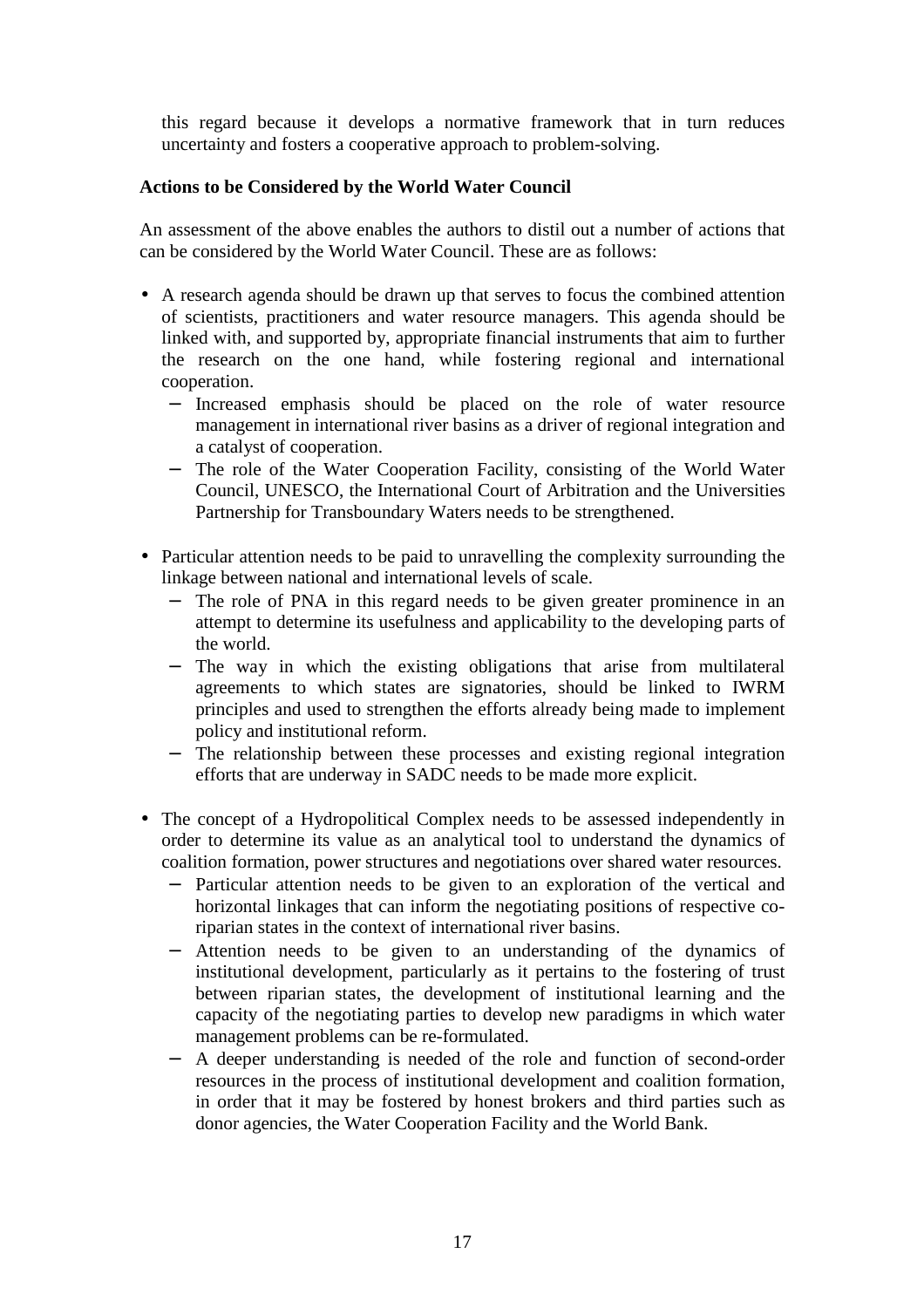- The dams and development debate needs to be taken to a new level, beyond that achieved by the World Commission on Dams, in an attempt to understand the need for major water infrastructure projects on the one hand, while mainstreaming the normative elements of the WCD report as a benchmark for best practices.
	- The role of dams and inter-basin water transfers in the context of semi-arid and arid regions needs to be better understood.
	- − The water/poverty nexus needs to be nested within this "dams and development" debate.
	- − The implications of poor water supply and sanitation infrastructure in regions where a significant portion of the population have compromised immune systems needs to be better understood.
	- − The importance and limitations to the utility of Inter-Basin Transfers of water, particularly in places like the Southern African Hydropolitical Complex, needs to be better understood in order to inform policy-making processes in areas where water scarcity is becoming a limiting factor to the economic growth potential of the state.
	- − The role and function of virtual water trade, as one of the possible solutions should be better understood. This should specifically aim to mainstream virtual water as a viable policy option while assessing the opportunities that such a policy creates, without ignoring the vulnerabilities that inevitably arise from such a policy.
- The whole issue of global climate change needs to be better understood, particularly as it pertains to an increase in the vulnerability of states that are already facing water scarcity constraints to their future economic growth potential.
	- − Specific emphasis needs to be placed on the role of institutional development and second-order resources in developing appropriate solutions through policy, coalition formation and cooperation.

### **Conclusion**

Water scarcity is becoming a key driver of political dynamics in Southern Africa. More acutely felt by the most economically developed countries in the region - South Africa, Botswana, Namibia and Zimbabwe - water scarcity is increasingly becoming a limiting factor to the future economic growth potential of these states. Yet the SADC region as a whole is not water scarce. The spatial maldistribution of water resources, particularly those found in international river basins, is one of the most strategically significant challenges facing SADC as a regional structure that has been formed along the lines of the EU. Analysis has shown that a Hydropolitical Complex is emerging in Southern Africa, clustered around key international river basins and driven by differing interests in these river basins by the respective riparian states. The theoretical concept of a Hydropolitical Complex provides a simple and robust classification system that takes the differing strategic interests of the respective coriparian states into consideration. When viewed through the lens of this theoretical construct, explanation, analysis and possibly even prediction is possible, because it enables the analyst to tease out the processes and dynamics of power structures, coalitions and decision-making in a more nuanced fashion than before. Two levels of analysis are important - the sub-national and the international - both of which are captured in the concept of a Southern African Hydropolitical Complex. Superimposed on this is the potential value of the PNA model of inter-state engagement, which is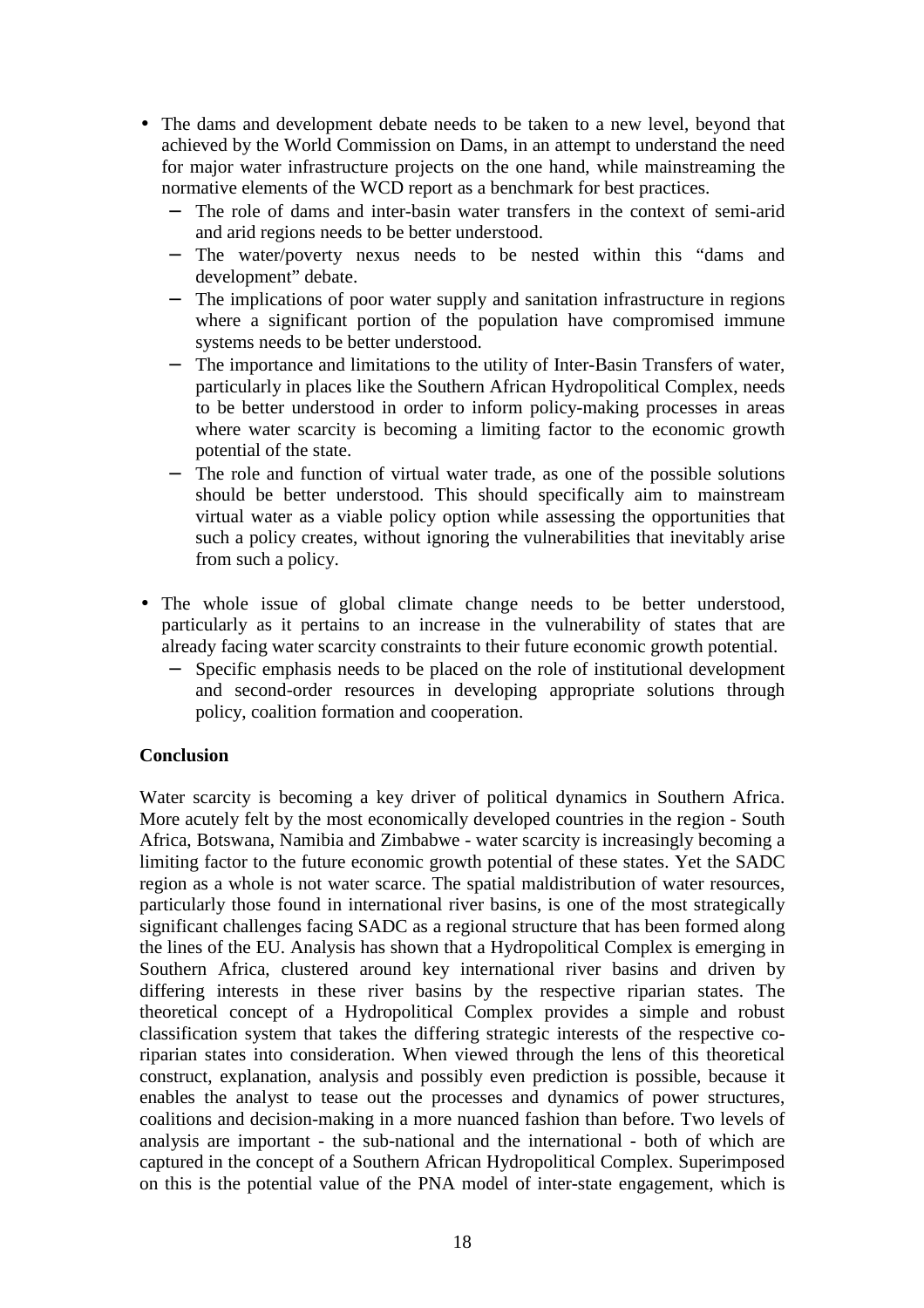highly appropriate to water resource management in international river basins, specifically in a region where newly-independent states jealously guard their sovereignty and view any attempt at an erosion of that sovereignty with a jaundiced eye. State sovereignty can become a stumbling block to regional cooperation, but by defining challenges to that sovereignty out of the overall hydropolitical equation by using a model similar to the PNA approach, this can, and already is, a significant feature in the process of coalition formation in Southern Africa. The World Water Council can play an important role in fostering a new understanding of the drivers of, and factors influencing, this process.

### **Acknowledgements**

The authors wish to thank the World Water Council for their support in making this research available to a wider audience of scientists, practitioners and stakeholders. The opinions, views and conclusions contained in this paper are those of the authors and are not in any way linked with any of the sponsors.

#### **Bibliography**

**Allan, J.A.** 1997. '*Virtual water': A Long Term Solution for Water Short Middle Eastern Economies.* British Association Festival of Science. University of Leeds. 9 September 1997.

**Allan, J.A.** 1998(a). 'Virtual water': An Essential Element in Stabilizing the Political Economies of the Middle East. Yale University Forestry & Environmental Studies Bulletin, No. 103; 141-149.

**Allan, J.A.** 1998(b). Virtual Water: A Strategic Resource. Global Solutions to Regional Deficits. In *Ground Water*, Vol. 36, No. 4 ;545-546.

**Allan, J.A.** 1999. Avoiding War over Natural Resources. In **Fleming, S.** (Ed*.) War and Water.* Geneva: ICRC Publication Division

**Allan, J.A.** 2000. *The Middle East Water Question: Hydropolitics and the Global Economy.* London: IB Tauris.

**Allan, J.A.** 2002. Water Resources in Semi-Arid Regions: Real Deficits and Economically Invisible and Politically Silent Solutions, in **Turton, A.R. & Henwood, R.** (Eds.) *Hydropolitics in the Developing World: A Southern African Perspective*. Pp 23-36. Pretoria: African Water Issues Research Unit (AWIRU).

**Ashton, P.J.** 2002. Avoiding Conflicts over Africa's Water Resources. *Ambio*, Vol. 31. No. 3; 236-242.

**Ashton, P. & Ramasar, V.** 2002. Water and HIV/AIDS: Some Strategic Considerations in Southern Africa. In **Turton, A.R. & Henwood, R.** (Eds.) 2002. *Hydropolitics in the Developing World: A Southern African Perspective*. Pp 217-235. Pretoria: African Water Issues Research Unit (AWIRU).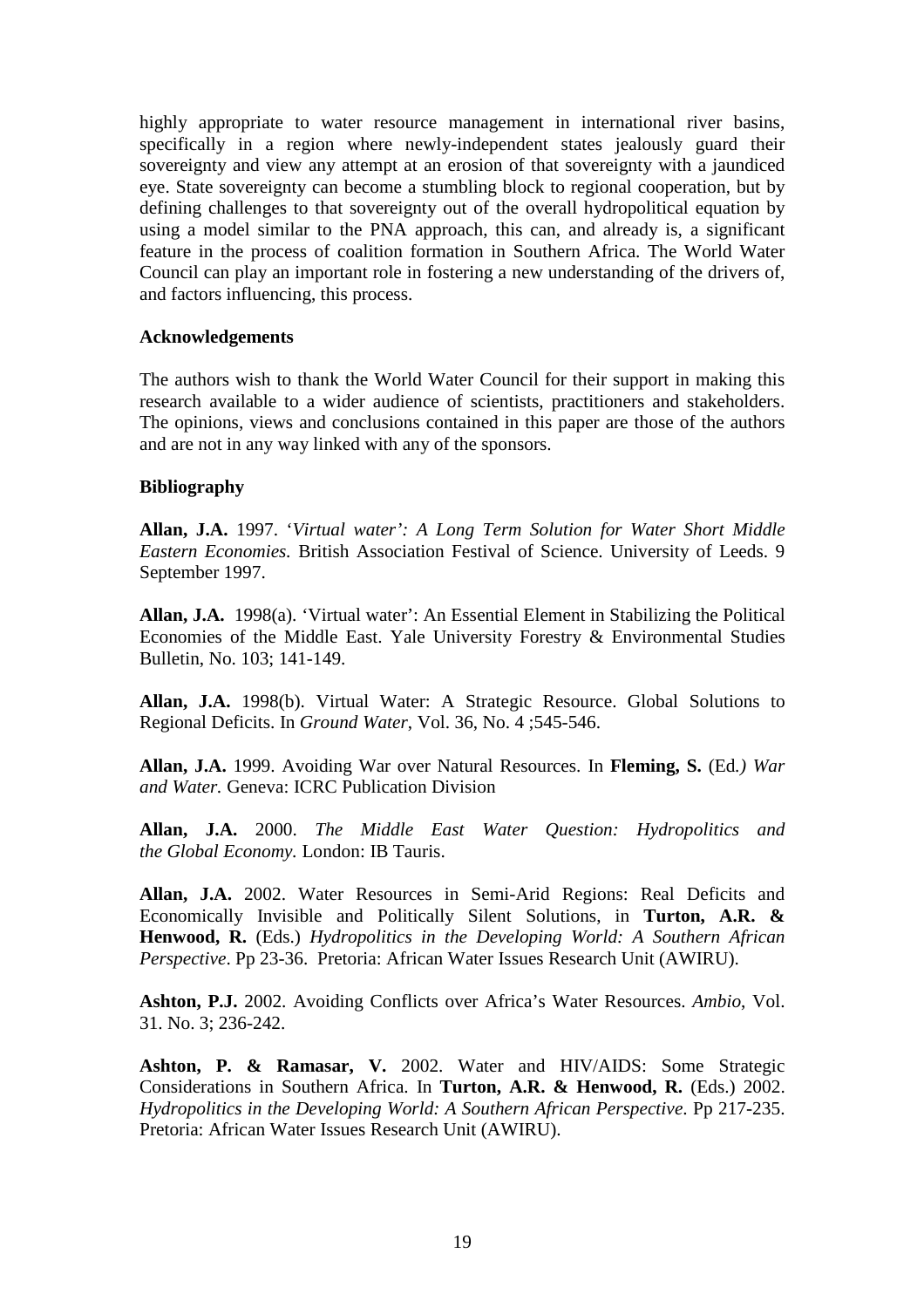**Ashton, P. & Neal, M.** 2003. An Overview of Key Strategic Issues in the Okavango Basin. In **Turton, A.R., Ashton, P. & Cloete, T.E.** (Eds.) *Transboundary Rivers, Sovereignty and Development: Hydropolitical Drivers in the Okavango River Basin.* Pp 31-63. Pretoria & Geneva: AWIRU & Green Cross International.

**Barbier, E. & Homer-Dixon, T.F.** 1996. *Resource Scarcity, Institutional Adaptation, and Technical Innovation: Can Poor Countries Attain Endogenous Growth?* Washington: American Association for the Advancement of Science.

**Basson, M.S.** 1999. *South Africa Country Paper on Shared Watercourse Systems.* Presented at the SADC Water Week Workshop that was held in Pretoria, South Africa.

**Blanchon, D.** 2001. Les nouveaux enjeux géopolitiques de l'eau en Afrique Australe, in *Hérodote Revue de Géographie et de Géopolitique*. Troiseme Trimestre. No. 102; 113-137.

**Borchert, G.** 1987. *Zambezi-Aqueduct.* Institute of Geography and Economic Geography, University of Hamburg, Hamburg.

**Borchert, G. & Kemp, S.** 1985. A Zambezi Aqueduct. *SCOPE/UNEP Sonderband Heft*. No. 58; 443-457.

**Braid, S.** 2003. Managing Lake Victoria's Water. Unpublished draft of a M.Sc. Dissertation, Department of Land and Water Resources Engineering. Kungl Tekniska Högskolan (KTH), Stockholm, Sweden.

**Buzan, B.** 1991. *People, States and Fear. An Agenda for International Security Studies in the Post-Cold War Era.* London: Harvester Wheatsheaf.

**Buzan, B.** 1994. *National Security in the Post Cold War Third World.* Paper presented at the Conference on National Security in Developing Countries, 26 January 1994, Institute for Strategic Studies, University of Pretoria, South Africa.

**Buzan, B., Waever, O. & de Wilde, J.** 1998. *Security: A New Framework for Analysis*. London: Lynne Rienner.

**Buzan, B. & Wæver, O.** (Forthcoming). Regions and Powers: The Structure of International Security. Draft copy dated June 2001. Forthcoming publication by Oxford University Press.

**Conley, A.H.** 1995. A Synoptic View of Water Resources in Southern Africa. Paper presented at the Conference of Southern Africa Foundation for Economic Research on Integrated Development of Regional Water Resources, Nyanga, Zimbabwe, November 1995.

**Earle, A.** 2003. Watersheds and Problemsheds: A Strategic Perspective on the Water/Food/Trade Nexus in Southern Africa. In **Turton, A.R., Ashton, P. & Cloete, T.E.** (Eds.) *Transboundary Rivers, Sovereignty and Development: Hydropolitical*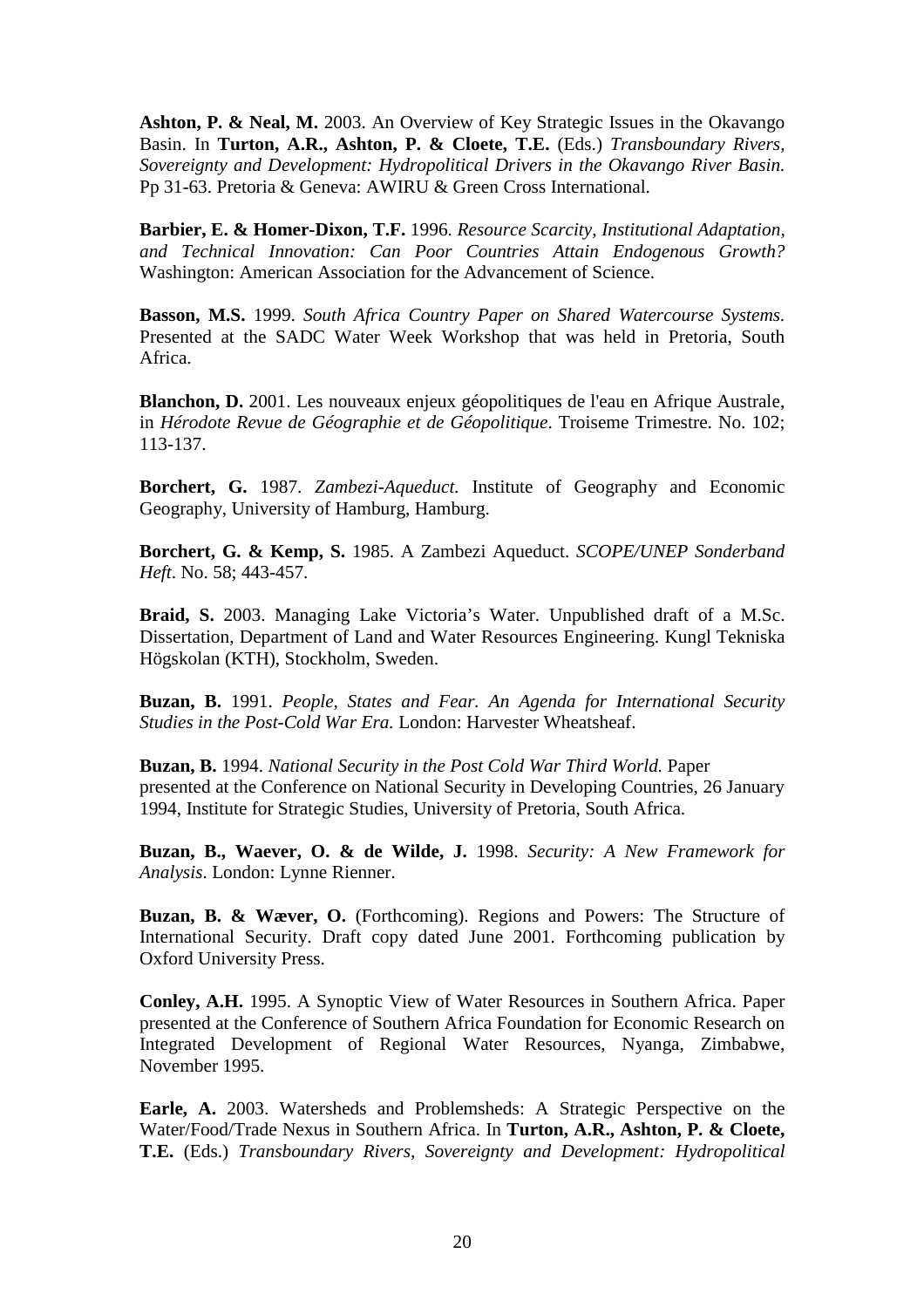*Drivers in the Okavango River Basin.* Pp 229-249. Pretoria & Geneva: AWIRU & Green Cross International.

**Heyns, P.** 2002. Interbasin Transfer of Water Between SADC Countries: A Development Challenge for the Future. In **Turton, A.R. & Henwood, R.** (Eds.) *Hydropolitics in the Developing World: A Southern African Perspective.* Pretoria: African Water Issues Research Unit (AWIRU).

**Homer-Dixon, T.F.** 1991. On the Threshold: Environmental Changes as Causes of Acute Conflict, in *International Security,* Vol. 16, No. 2, Fall; 76-116.

**Homer-Dixon, T.F.** 1994(a). Environmental Changes as Causes of Acute Conflict, in **Betts, R.K.** (Ed.) *Conflict after the Cold War: Arguments on causes of War and Peace.* New York: Macmillan.

**Homer-Dixon, T.F.** 1994(b). Environmental Scarcities and Violent Conflict: Evidence from Cases, in *International Security*, Vol. 19, No. 1; 5-40.

**Homer-Dixon, T.F.** 1994(c). The Ingenuity Gap: Can Developing Countries Adapt to Environmental Scarcity? In *Population and Development Review*. Vol. 21, No. 3; 587-612.

**Homer-Dixon, T.** 1995. The Ingenuity Gap: Can Poor Countries Adapt to Resource Scarcity? In *Population and Development*, Vol. 21, No. 3; 587-612.

**Homer-Dixon, T.F**. 1996. Environmental Scarcity, Mass Violence and the Limits to Ingenuity, in *Current History*. No. 95; 359-365.

**Homer-Dixon, T.F.** 1999. *Environment, Scarcity and Violence*. Princeton, NJ: Princeton University Press.

**Homer-Dixon, T.F.** 2000. *The Ingenuity Gap*. London: Jonathan Cape.

**Jacobson, P.J., Jacobson, K.M. & Seeley, M.K.** 1995. *Ephemeral Rivers and their catchments: Sustaining People and Development in Western Namibia*. Desert Research Foundation: Windhoek.

**James, L.H.** 1980. Total Water Strategy Needed for the Vaal Triangle: Meeting the Challenge of the Eighties. In *Construction in Southern Africa*, May, 1980; 103-111.

**Lesch, A.M.** 1992. *Transition to Palestinian Self-Government*. Report of a Study Group of the Middle East Programme Committee on International Security Studies, American Academy of Arts and Sciences, Cambridge, MA: Published in collaboration with Indiana University Press, Bloomington and Indianapolis.

**Marsh, A. & Seeley, M.** (Eds.) 1992. *Oshanas: Sustaining People, Environment and Development in Central Owambo, Namibia.* Windhoek: Desert Research Foundation of Namibia.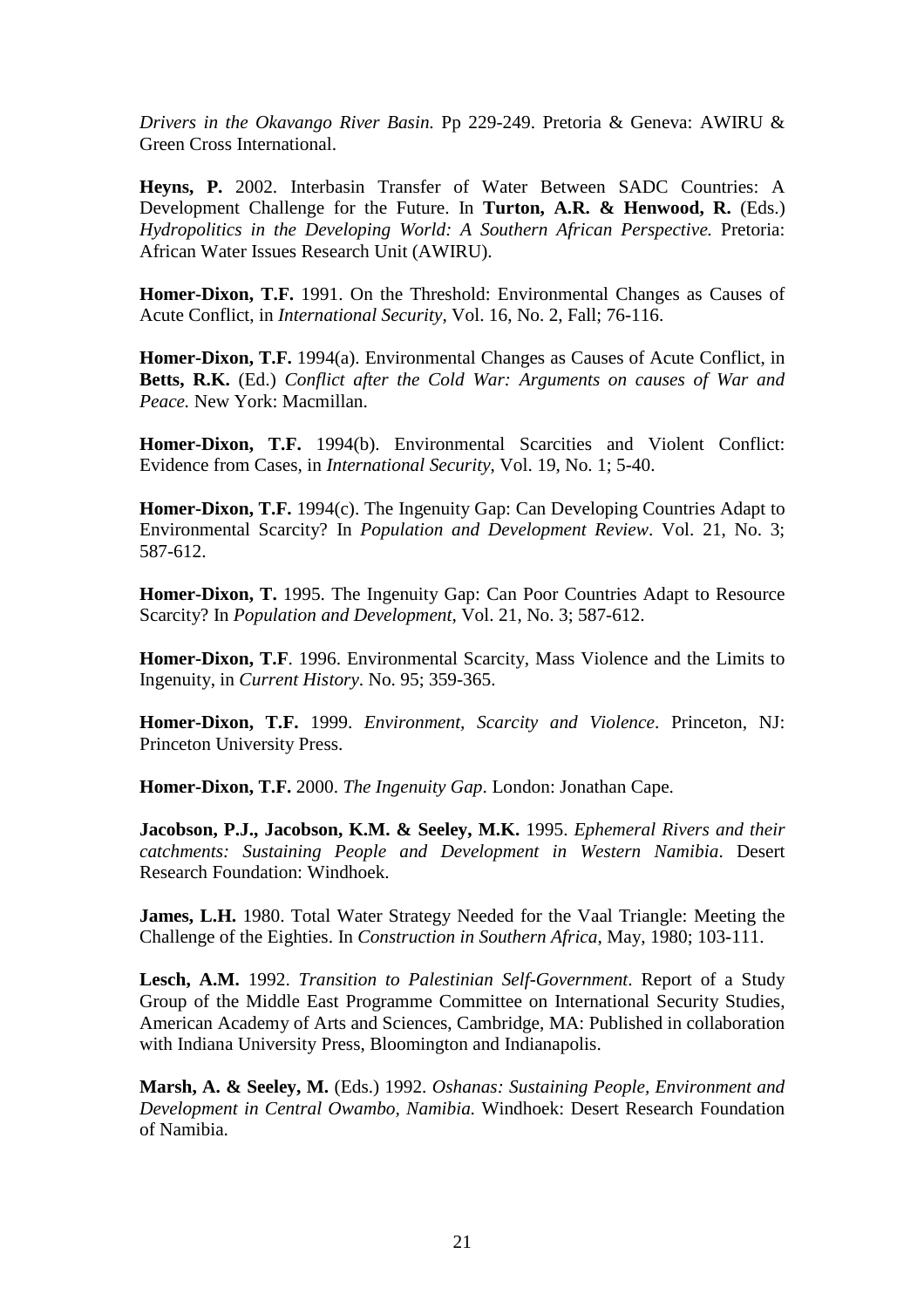**Midgley, D.C.** 1987. *Inter-State Water Links for the Future.* The South African Academy of Science and Arts Symposium: Water for Survival. August.

**Molvaer, R.K.** 1989. *Environmental Security in the Horn of Africa: An Annotated Bibliography*. Nairobi: United Nations Environment Programme.

**Nielsson, G.** 1990. The Parallel National Action Process. In **Groom, A.J.R. & Taylor, P.** (Eds.) *Frameworks for International Cooperation*. London: Pinter Publishers.

**Ohlsson, L.** 1999. *Environment, Scarcity and Conflict: A Study of Malthusian Concerns*. Department of Peace and Development Research. University of Göteborg.

**O'Keeffe, J., Uys, M. & Bruton, M.N.** 1992. Freshwater Systems, in **Fuggle, R.F. & Rabie, M.A.** (Eds.) 1992. *Environmental Management in South Africa.* Johannesburg: Juta & Co.

**Porter, G.** 1998. Environmental Security as a National Security Issue, in **Tuathail, G.O., Dalby, S. & Routledge, P.** (Eds.) *The Geopolitics Reader*. London: Routledge.

**Rabie, M.A. & Day, J.A.** 1992. Rivers, in **Fuggle, R.F. & Rabie, M.A.** (Eds.) 1992. *Environmental Management in South Africa.* Johannesburg: Juta & Co.

**Ramoeli, P.** 2002. SADC Protocol on Shared Watercourses: Its History and Current Status, in **Turton, A.R. & Henwood, R.** (Eds.) 2002. *Hydropolitics in the Developing World: A Southern African Perspective.* Pretoria: African Water Issues Research Unit (AWIRU).

**Schulz, M.** 1995. Turkey, Syria and Iraq: A Hydropolitical Security Complex, in **Ohlsson, L.** (Ed.) *Hydropolitics: Conflicts over Water as a Development Constraint*. London: Zed Books.

**Scudder, T., Manley, R.E., Coley, R.W., Davis, R.K., Green, J., Howard, G.W., Lawry, S.W., Martz, P.P., Rogers, P.P., Taylor, A.R.D., Turner, S.D., White, G.F. & Wright, E.P.** 1993. *The IUCN Review of the Southern Okavango Integrated Water Development Project*. Gland: IUCN Communications Division.

Seckler, D. 1996. The New Era of Water Resources Management: From "Dry" to "Wet" Water Savings. *IIMI Research Report No. 1*. Colombo, Sri Lanka: International Irrigation Management Institute (IIMI).

**Svendsen, M., Hammond Murray-Rust, D., Harmancio**ğ**lu, N. & Alpaslan, N.** 2001. Governing Closing Basins: The Case of the Gediz River in Turkey*.* In **Abernethy, C.L**. (Ed.) 2001. *Intersectoral Management of River Basins*. Colombo: International Water Management Institute (IWMI).

**Turton, A.R.** 1999. *Sea of Sand, Land of Water: A Synopsis of some Strategic Developmental Issues confronting the Okavango Delta.* MEWREW Occasional Paper No. 6. Water Issues Study Group, School of Oriental and African Studies (SOAS), University of London,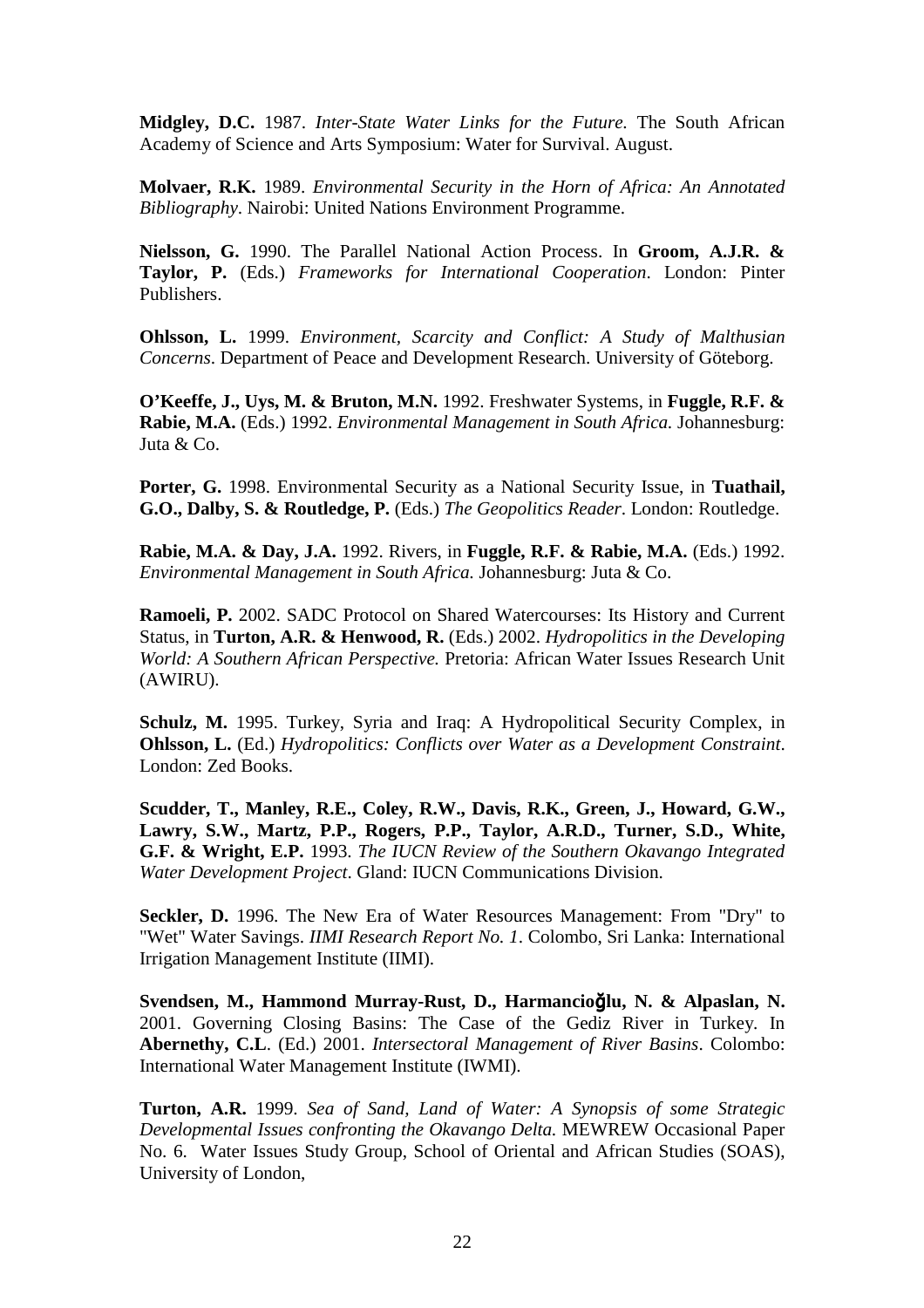http://www.soas.ac.uk/Geography/WaterIssues/OccasionalPapers/home.html Available from http://www.up.ac.za/academic/libarts/polsci/awiru

**Turton, A.R.** 2001. *Hydropolitics and Security Complex Theory: An African Perspective*. Paper presented at the 4<sup>th</sup> Pan-European International Relations Conference, University of Kent, Canterbury (UK). 8-10 September 2001.

**Turton, A.R.** 2002(a). Hydropolitics: The Concept and its Limitations. In **Turton, A.R. & Henwood, R.** (Eds.) *Hydropolitics in the Developing World: A Southern African Perspective.* Pretoria: African Water Issues Research Unit (AWIRU).

**Turton, A.R.** 2002(b). Water and State Sovereignty: The Hydropolitical Challenge for States in Arid Regions. In **Wolf, A.** (Ed.) *Conflict Prevention and Resolution in Water Systems.* Pp 516-533. Cheltenham: Edward Elgar.

**Turton, A.R.** 2003(a). The Evolution of Water Management Institutions in Selected Southern African International River Basins. In **Tortajada, C., Unver, O. & Biswas, A.K.** (Eds.) *Water and Regional Development*. London: Oxford University Press.

**Turton, A.R**. 2003(b). An Introduction to the Hydropolitical Dynamics of the Orange River Basin. In **Nakayama, M.** (Ed.) *International Waters in Southern Africa.* Tokyo: United Nations University Press.

**Turton, A.R.** 2003(c). The Hydropolitical Dynamics of Cooperation in Southern Africa: A Strategic Perspective on Institutional Development in International River Basins. In **Turton, A.R., Ashton, P. & Cloete, T.E.** (Eds.) *Transboundary Rivers, Sovereignty and Development: Hydropolitical Drivers in the Okavango River Basin.* Pp 83-103. Pretoria & Geneva: AWIRU & Green Cross International.

**Turton, A.R.** 2003(d). Environmental Security: A Southern African Perspective on Transboundary Water Resource Management. In *Environmental Change and Security Project Report*. The Woodrow Wilson Centre. Issue 9 (Summer 2003). Pp 75-87. Washington, DC: Woodrow Wilson International Center for Scholars.

**Turton, A.R.** 2003(e). The Political Aspects of Institutional Development in the Water Sector: South Africa and its International River Basins. Unpublished draft of a D.Phil. Thesis. Department of Political Science. Pretoria: University of Pretoria. Available from the Website http://www.up.ac.za/academic/libarts/polsci/awiru.

**Turton, A.R.** 2004. *The Challenges of Developing Policy in a Multi-Country Context.*  Paper presented at the Seminar on Policy Development and Implementation in the Water Sector: Reflection and Learning, 10-12 February 2004 at the CSIR Conference Centre, Pretoria, South Africa.

**Turton, A.R. & Warner, J.** 2002. Exploring the Population / Water Resources Nexus in the Developing World. In **Dabelko, G.D.** (Ed.) *Finding the Source: The Linkage Between Population and Water.* Environmental Change and Security Project (ECSP). Woodrow Wilson Centre. Washington, DC. (Pages 52-81).